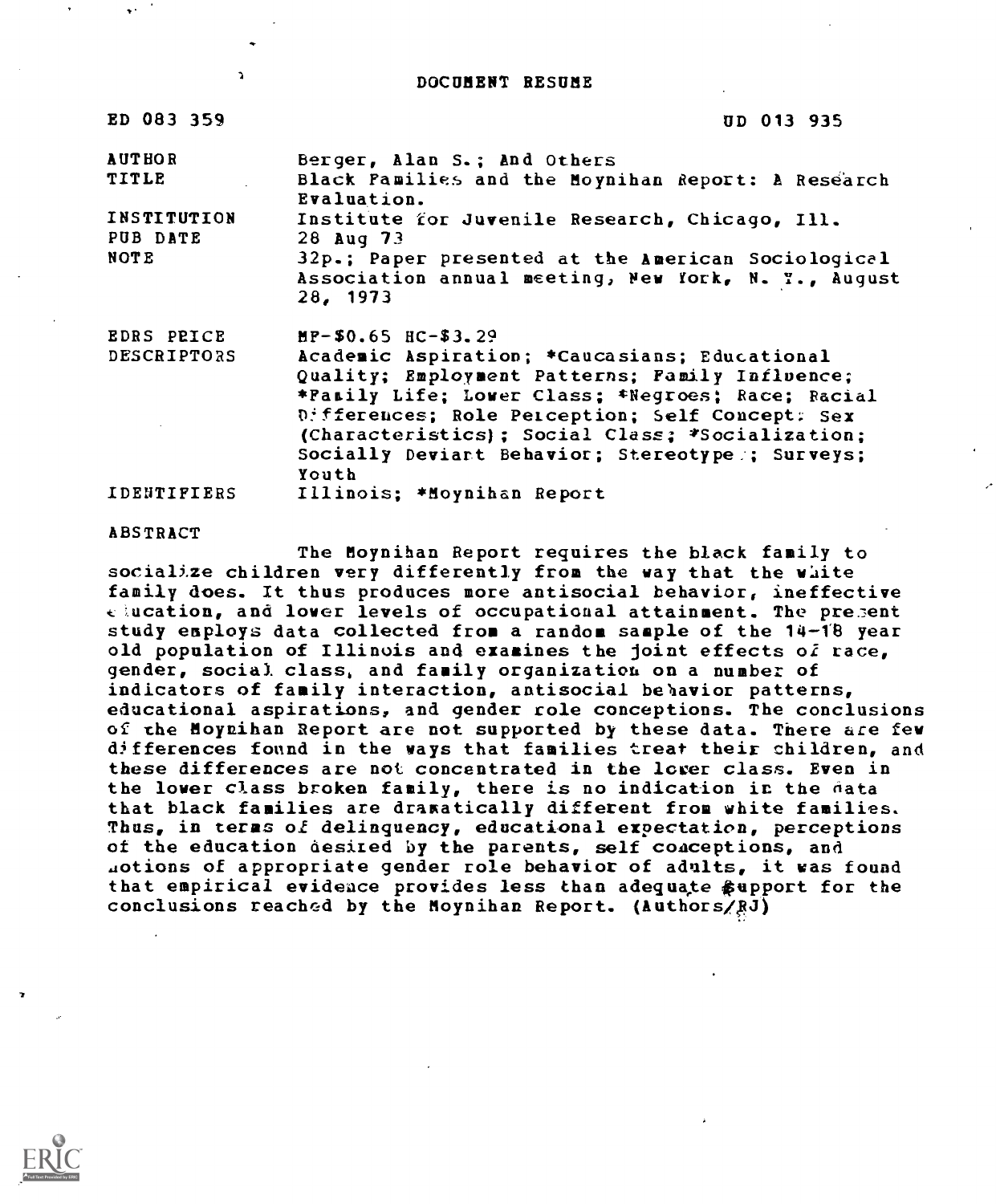# FILMED FROM BEST AVAILABLE COPY

ED 083359

 $202395$ 

## BLACK FAMILIES AND THE MOYNIHAN REPORT: A RESEARCH EVALUATION

Alan S. Berger

William Simon

Calvert Cottrell

Logan Green

Mina Hohlen

The Institute for Juvenile Research, Chicago

A Paper presented at the 68th Annual Meetings of the American Sociological Association, New York, August 28, 1973.

Research reported herein was supported, in part, by grants A-70-52R, 2-09-25-0410-02,03.

> U 5 DEPARTMENT OF HEALTH,<br>EDUCATION & WELFARE<br>NATIONAL INSTITUTE OF EUL'SATION<br>THIS DOCUMENT HAS BEEN-REPRO<br>DUCED EXACTLY AS RECEIVED FROM<br>THE PERSON OR ORGANIZATION ORIGIN ATING IT POINTS OF VIEW OR OPINIONS<br>STATED DO NOT NECESSARILY REPRE<br>SENTOFFICIAL NATIONAL INSTITUTE OF<br>EOLCATION POS(TION OR POLICY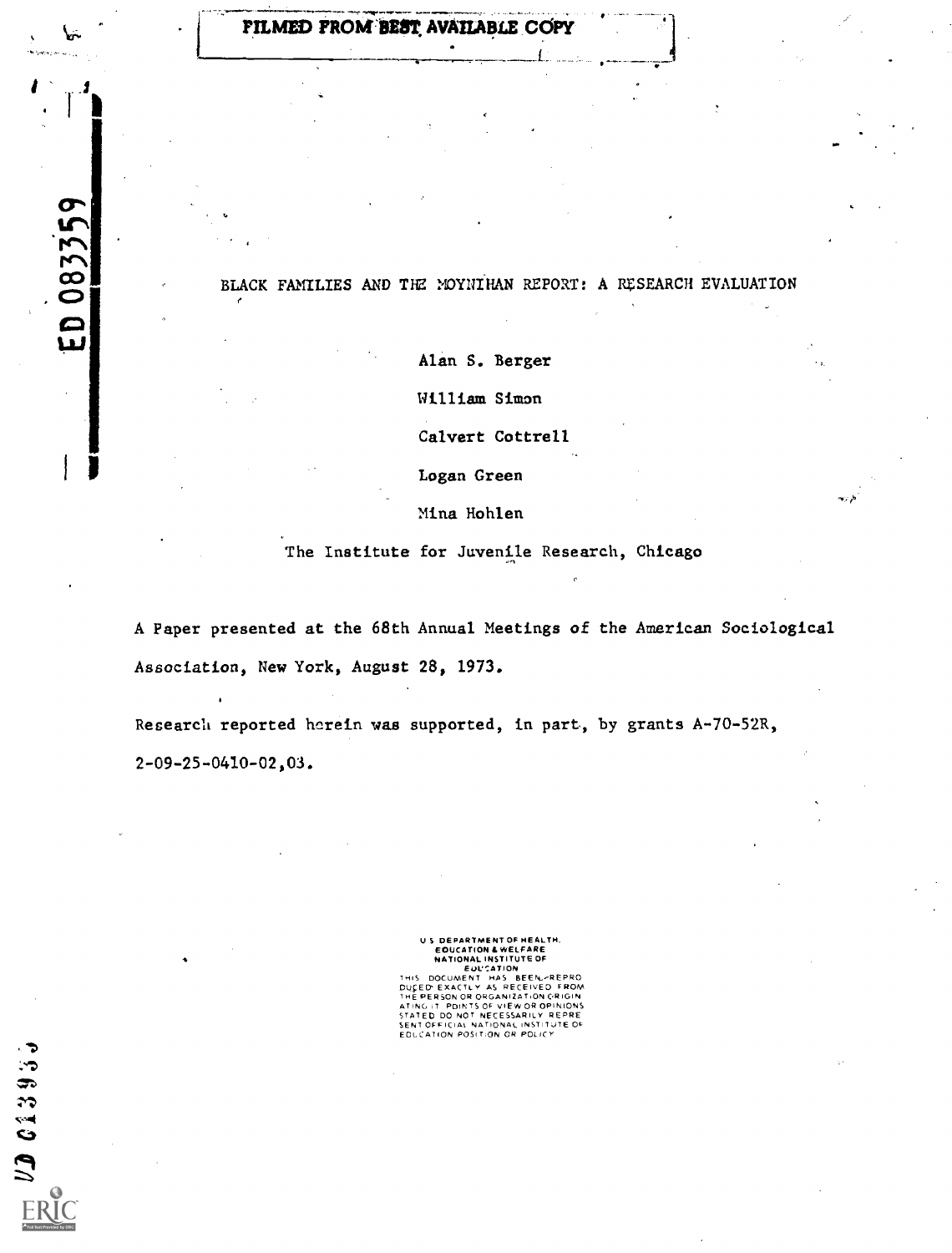## ABSTRACT

The Moynihan Report requires the Black family to socialize children very differently from the way that the White family socializes children. It thus produces more antisocial behavior, ineff ctive educations, and lower levels of occupational attainment.

The current study employs data collected from a random sample of the 14- 18 year old population of Illinois and examines the joint effects of race, gender, social class, and family organization on a number of indicators of family interaction, antisocial behavior patterns, educational aspirations, and gender role conceptions.

The conclusions of the Moynihan report are not supported by the data. We find that there are few differences in the ways that families treat their children, and that these differences are not concentrated in the lower class. Even in the lowar class broken family, we find no indication in the data that Black families are dramatically different from White families.

Thus, in terms of delinquency, educational expectations, perceptions of the education desired by the parents, self conceptions, and notions of appropriate gender role behavior of adults, we find that the empirical evidence provides less than adequate support for the conclusions of the Moynihan report.



\*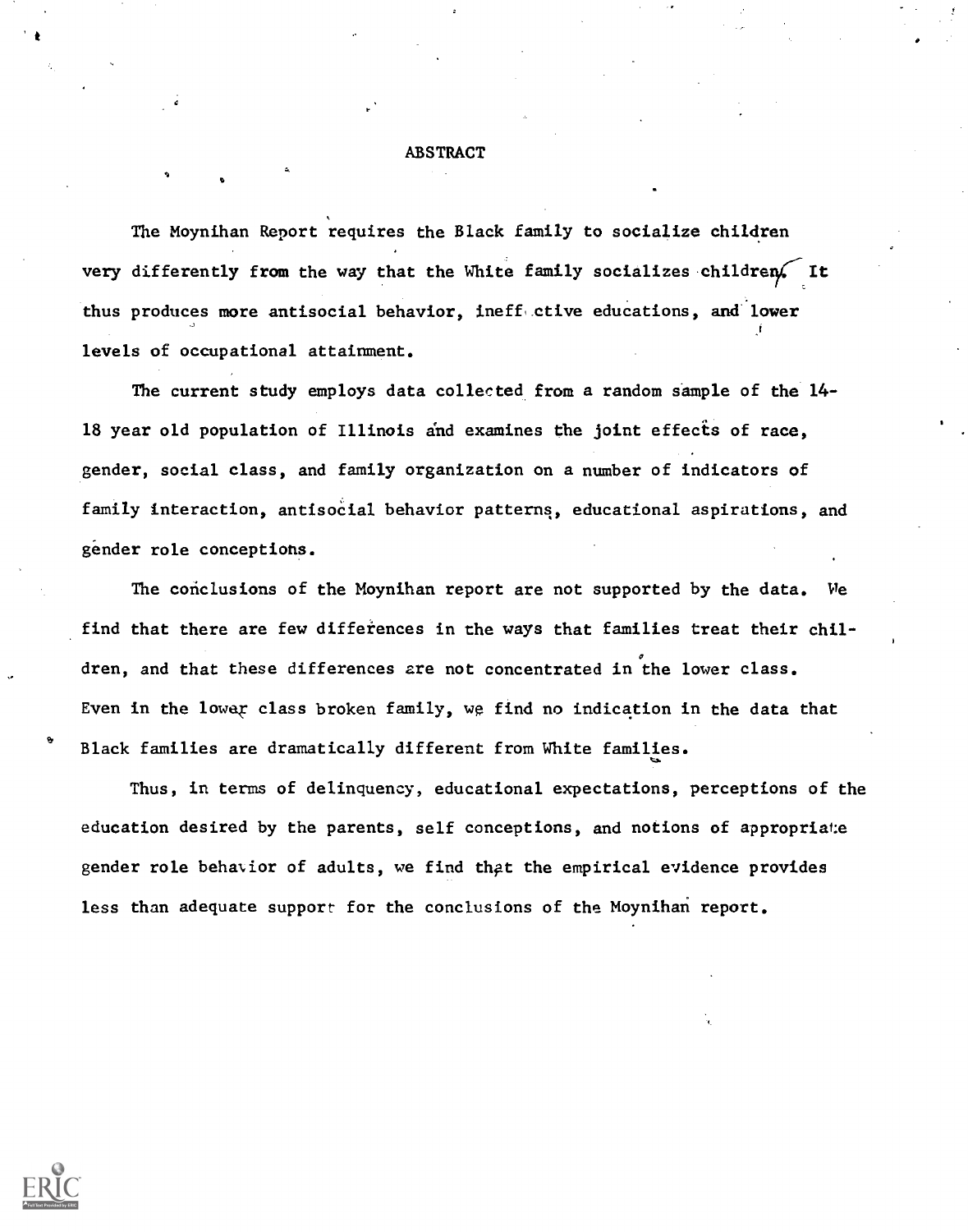## Introduction:

in times of stress, governments often turn to "experts" to provide infor mation which will permit the development of a policy which will ameliorate the stress. Many times, particularly when the stress is purely political, it is hoped that the expert information will prove sufficiently controversial that the stress which generated the need for the development of a policy will be sub-S. merged in a discussion of the expert recommendations. Thus, the history of ir ann an tgovernment reports which have employed "expert" data -- at least in the social sciences -- has been a very sorry story. The Kerner commission, the Commission on Obscenity and Pornography, and the Commission on Population Growth and the American Future are notable recent examples.

The Moynihan report is also an example. While compiled by a single expert within the government (and his staff) the report has generated a great range of controversy and while a number of policies have appeared to flow from this report -- and while the avoidance of policy does not seem to have motivated its writing (quite the opposite) -- the report has generated more heat than light.

One of the reasons for this sorry turn of events we feel lies in the nature of the data used by Moynihan to reach his conclusions. In this paper we want to examine some survey data which, while not collected for the purpose of analyzing family structures, do lend themselves to such an analysis.

We shall focus on what Moynihan called "The Tangle of Pathology." Although Moynihan had specific problems in mind, the controversy that has flowed from his analysis has seemed to generalize to the extent that it now seems part of the conventional wisdom to summarize his finding roughly as follows:

1) The history of Blacks in the United States has been such that slavery has produced a matrifocal family pattern, especially in the lower class.

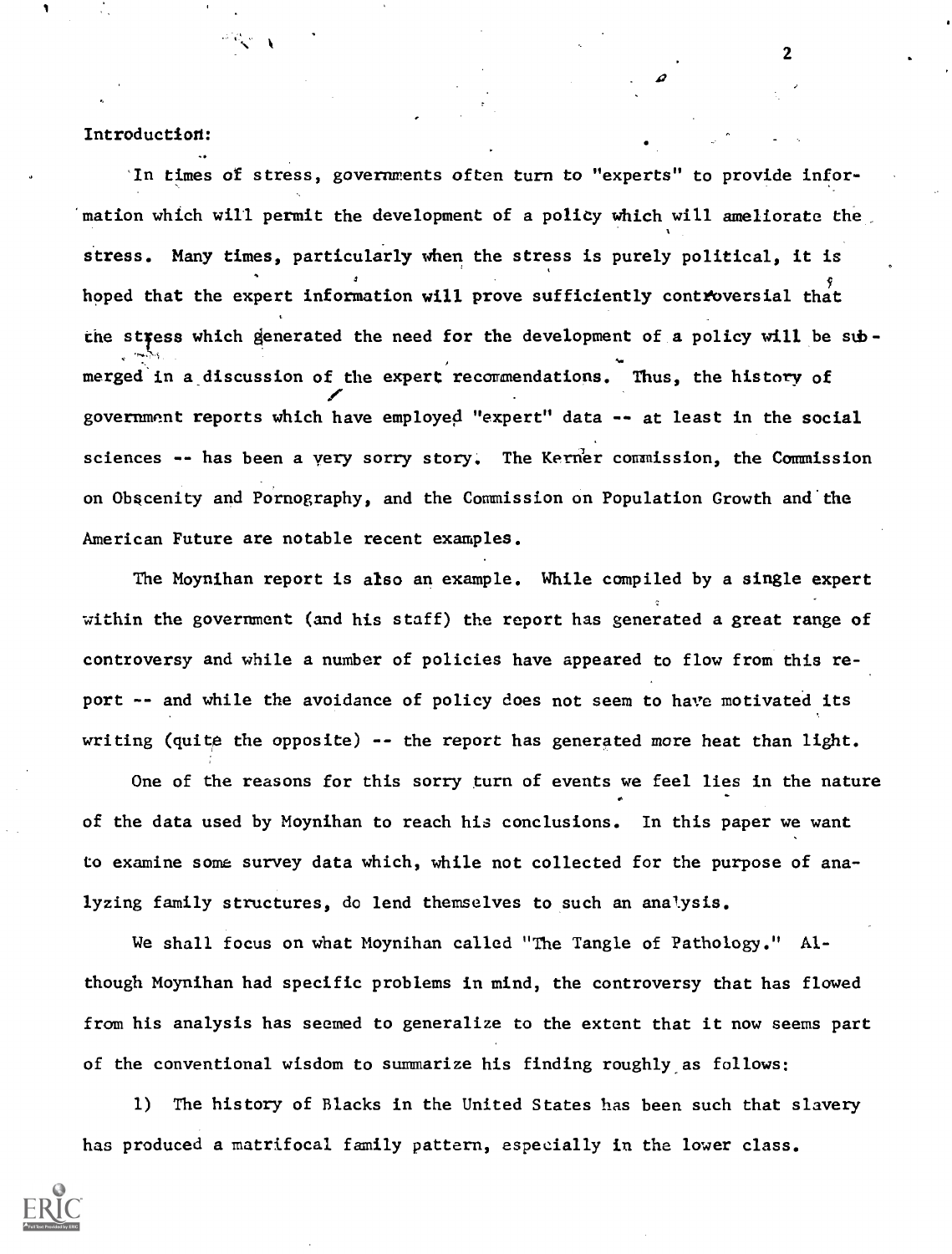2) The matrifocal family, caused by low rates of 'employment and high rates of illegitimacy, lead to unstable family life -- again, mainly in the lower class.

.3

3) This unstable lower class Black family is productive of a variety of socially undesit ble behaviors summarized as the tangle of pathology, which is unique to the lower class Black population.

We want to make it clear that this characterization of the Moynihan thesis is undoubtedly an oversimplification of what Moynihan meant. But despite the additional conceptual richness and complexity that can be found in Moynihan's thinking, this is essentially the version Which is'used in public discourse, including policy and decision making discourse.

Moynihan, in the Department of Labor, utilized a variety of social indicators to arrive at this conclusion: rates of unemployment, illegitimate births, and female headed households. But als data, are to its source, could not be directly analyzed to examine the joint effects of race, class, family organization and measures of "pathology".

- Since our data is from a single survey, it is amenable to such an analysis, though of course there are problems'of operationalizing measures and so forth.

#### Data

The data we will use comes from a probability sample of the 14-18 year old population of Illinois. Conducted in late 1971 and early 1972, we obtained a 757+ completion rate with a 45 minute, self-administered questionnaire. There were slightly more than 3,100 completed and usable questionnaires in the study, and when we compare the results with the census information we find that our sample closely matches the demographic characteristics of the adoles-

cent population of the state. In addition, several items (specifically rates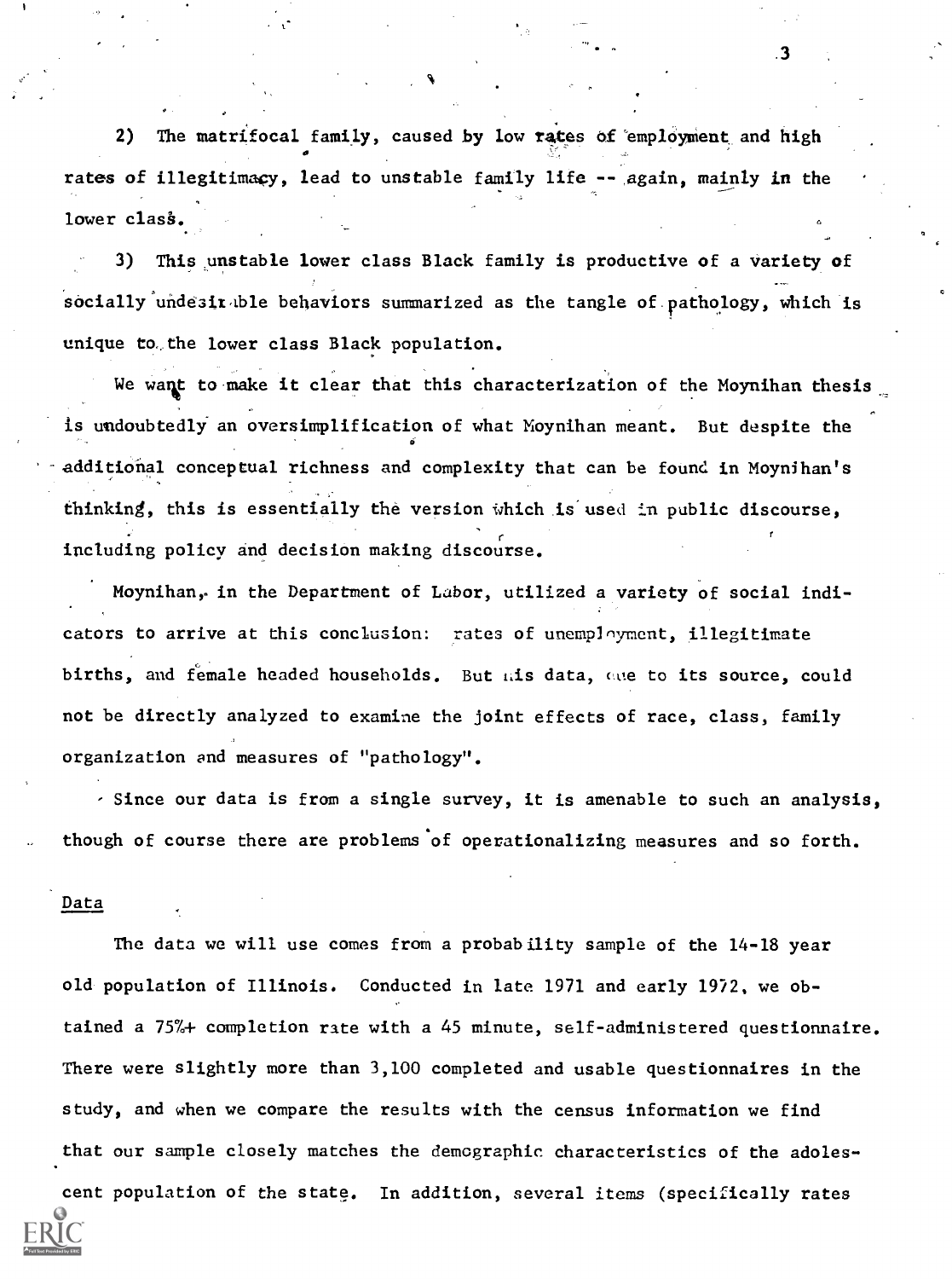of sexual intercourse and marijuana use) have appeared in recent national studies and are approximately the same as the results we obtained. Thus we have considerable faith in the generalizability of the results we get in our analyses.

ei <sup>a</sup>

Moynihan's concern with the tangle of pathology seems to be centered around illegitimacy, female headed families (at least a'partially male chauvinist attitude?), and unemployment rates. That this is not his sole concern, however, is shown by the following quotation from Page 30 of his report:

In a wort, most Negro youth are in danger of being caught up in the tangle of pathology that affects their world, and probably a majority are so entrapped. . . .(emphasis added)

Obviously, not every instance of social pathology afflicting the Negro community can be traced to the weakness of the family. structure. Once or twice removed it will be found to be the principal source of most of the aberrant, inadequate or antisocial behavior that did not establish,°but serves to perpetuate, the cycle of poverty and deprivation.

It was by destroying the Negro family under slavery 'that White America broke the will of the Negro people. Although that will has reasserted itself in our time,-it is a resurgence that is doomed to frustration unless the viability of the Negro Family is restored.

In other words, all kinds of inadequate and antisocial behavior is seen as a result of the histary of Black slavery, and it is all kinds of aberrant, inadequate and antisocial behavior which compromises the tangle of pathology.

It is probably worth noting at this point that Moynihan's thesis has been interpreted to mean unless'the structure of the Black family is changed in such a way as to eliminate it as a cause of "the tangle cf Pathology" programs designed to ameliorate the effects of this tangle of pathology are doomed to failure. This line of argument provides the conceptual basis for the dismantling of social welfare programs which do not focus on changing the structure of the family.

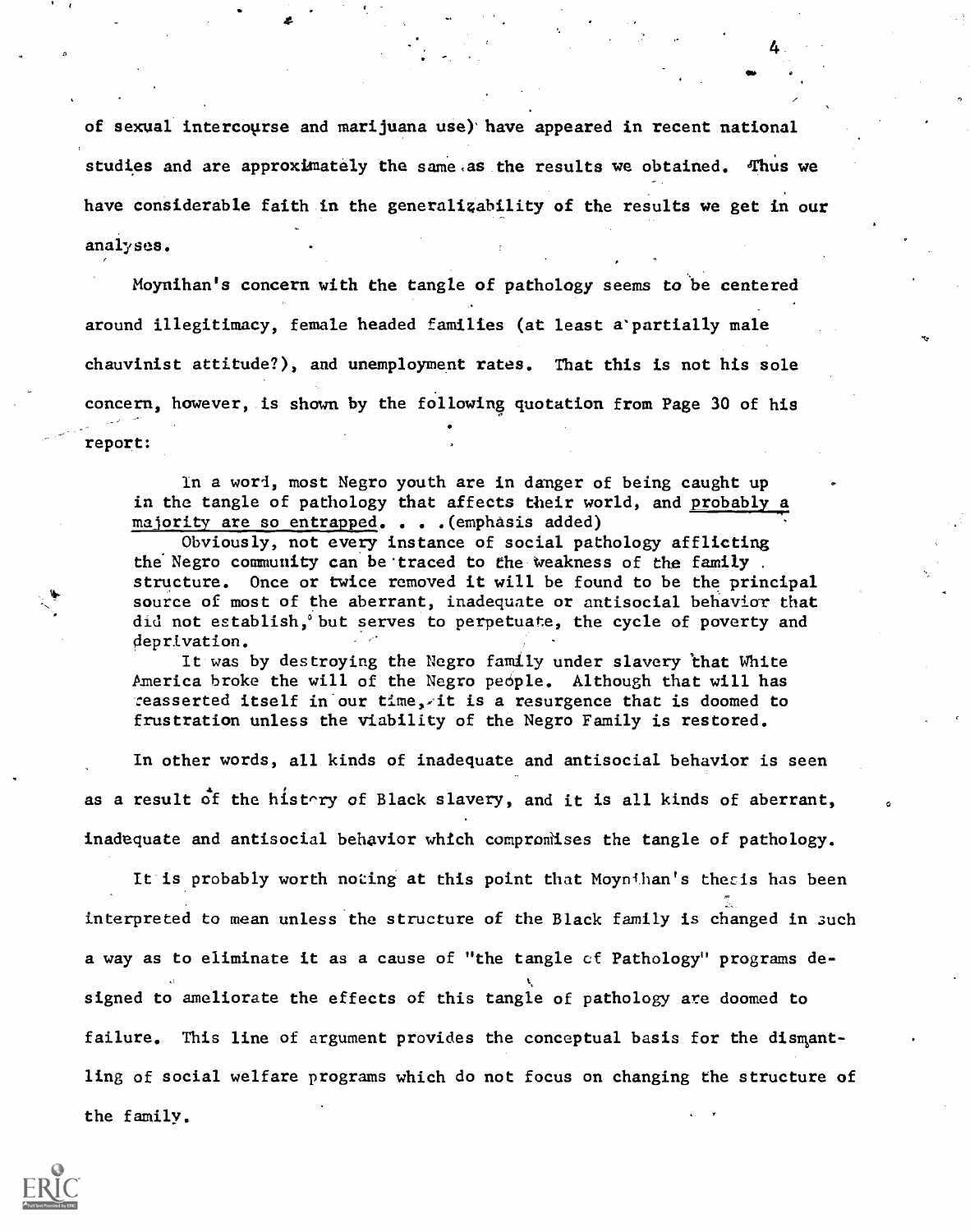In order to test the hypotheses contained in "oynihan's theory we plan to lo k simultaneously at measures of social class, race, gender, and a variety of measures of "aberrant", "inadequate", And "antisocial behavior"; Because the survey which is providing the data for this analysis is sponsored by the Illinois Law Enforcement Commission, we have n wealth of data on antisocial bchavior, specifically, delinquency. Not only is this cn indicator of the nature of the tangle of pathology as Moynihan has made explicit, but it is also the kind of antisocial behavior which is of most concern to the society at large.

We should emphasize that in order for Moynihan's theory to hold, several things are necessary. First, Black rates of anti-poial behavior must be higher than those reported by whites of comparable socio  $\cdot$  phomic status. Secondly, for the instability of the Black family to have a major causal role in antisocial behavior, the adolescents we interviewed in broken homes must have a rate of antisocial behavior which is considerably higher than that reported by respondents in intact families.\*\*

Now it might be argued that even the Blacks in intact homes are subject to the same negative consequences that flow (under the Moynihan theory) from the



<sup>\*</sup> We want to make it clear that when we use the terms "aberrant, inadequate, and antisocial behavior" we are using Moynihan's terms. The phrases strike us as a survival from the conceptual framework of the social pathologists of the 1930's. We use it only to be consistant with Moynihan, but are not happy in doing so.

<sup>\*\*</sup> This almost exclusive concern with the family as a generating cause of delinquency is a kind of curious "family Freudianism" which ignores the e'fects of other, perhaps even primary, variables such as the social environment. The recent work of Travis Hirschi, among others, indicates clearly that the family cannot be given this importance.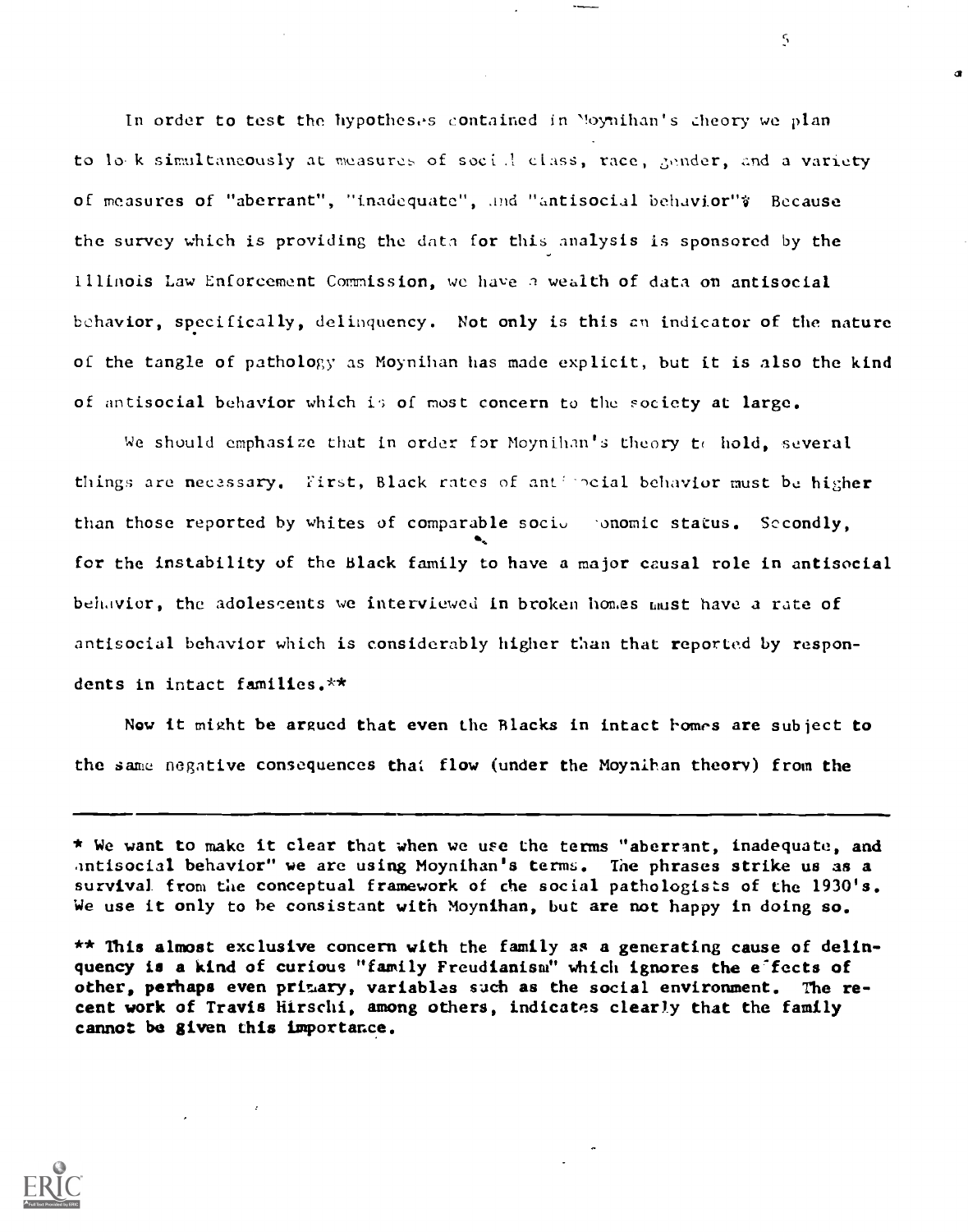history of slavery and weakened family structure. If this is so, then the Moynihan theory can be supported cally by assion differences between the races.

In sum, if there is to be empirical verification of the hypotheses included in Moynihan's thesis there must be major and consistent differences between the races, classes, and family structure. Failure to find such a consistent pattern can do nothing but create doubts as to the validity of the causal relationships hypothesized My Moynihan -- or at least by persons who have interpreted (either academically or to policy makers) Moynihan.

In addition, looking at more positive aspects of adolescent behavior, the Moynihan theory would require that lover class Black adolescents have a lower sense of self worth, and competence than do whites of comparable socio-economic status, and that their educational aspirations be lower. It should also be reflected in lower perceptions of parental educational desires, and the friends of Blacks to be doing less well than the friends of the Whites. These statements should, furthermore, hold even more strongly for the Blacks from broken rather than from intact homes. Similarly, family behavior should be radically different in Black and White homes, with White parents being more likely to provide guidance, structure and support when the ado' scent comes into conflict with the instftutioas of the society. In terns of notions about the types of behavior appropriate to persons of each gender, whites should be more likely than Blacks to report wanting to be like their parents, and should in general have a more positive image of at least the father if not both parents than should Blacks. Again, within the Black community those from oroken homes should be more negative than those from intact families. With this by way of explanation, let us now turn to an examination of the data to see the extent to which the Moynihan theory can be confirmed.

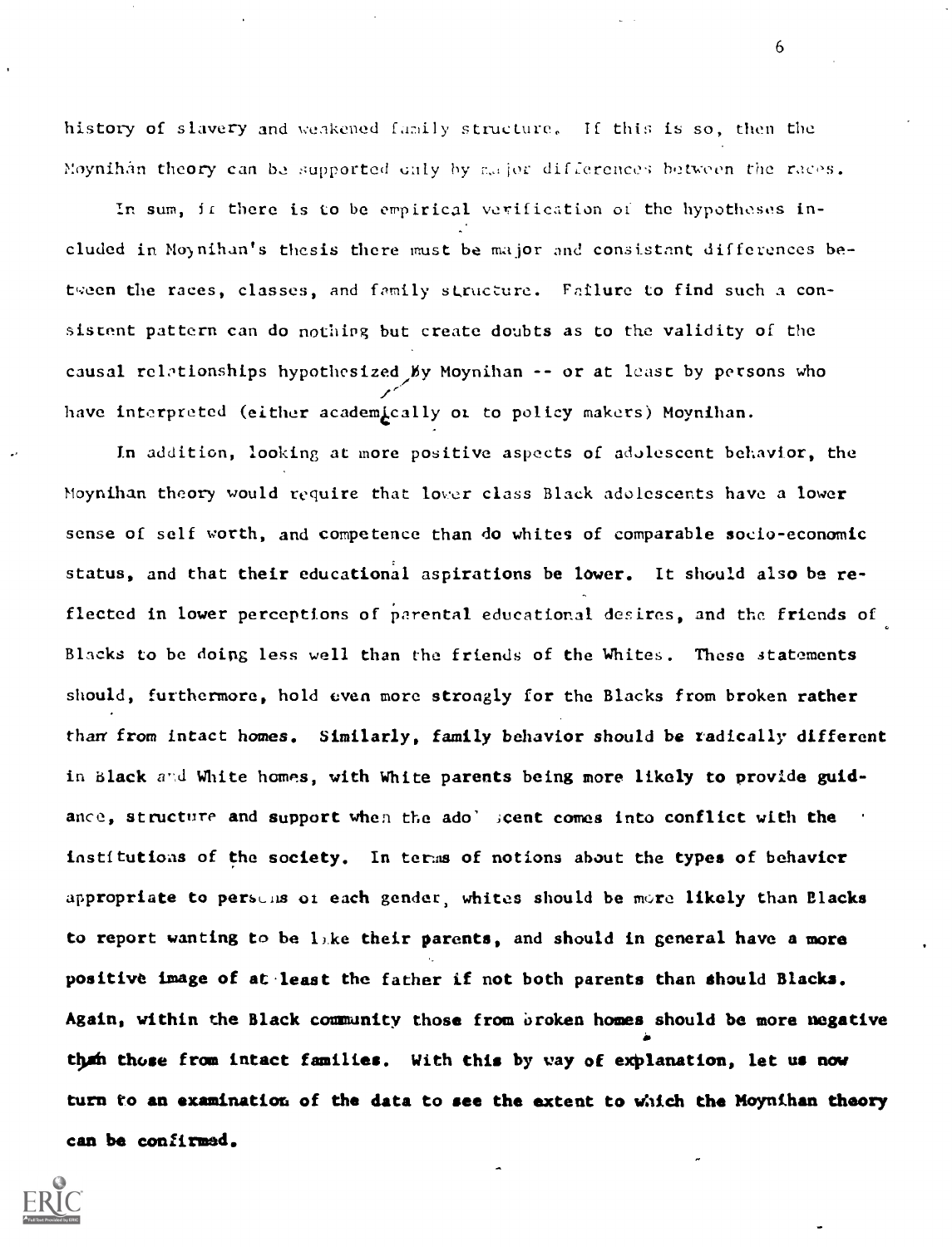Since the data is provided via a law enforcement grant, let's begin with a look at the delinquency data. Ihis also provides the strongest test of whicher or-nct rates of antisocial behavior are as postulated by Moynihan.

Figure 1 provides the definitions of the social class and delinquency variables. Table  $1*$  shows the relationships between gender, race, social //  $c^{\dagger}$  ass, family organization, and the four delinquency measures.

Normal deviance  $\leftarrow$  which is so named because it is such a normal part of the adolescent experience (though of course the liquor offenses are illegal and, physically, among the most damening of all drug experiences) -- is far and away the most common. But in all in 'ances where there are enough cases to make comparisons, white adolescents are more involved than are Blacks, and only among the Black males from working class -- note that this is really the respectable working class where Moynihan's theory should not hold  $\sim$  is there a difference between broken and intact homes.

While not an important indicator of antisocial behavior (except that drinking behavior really is), this table clearly shows that the tangle of pathology argument does not apply any more to Black than to White, and does in addition indicate that the broken home, in any class, race or gender grouping is not highly productive of this form of behavior.

Turning to more serious antisocial behavior  $-$ - property crimes  $-$ - we again see essentially the same thing. Except among Black females from intact homes --

\* In tnis and subsequent tables we show only the lower and working class data. There are no class differences worth reporting. This convention is carried out only in the table presentation, not in the text of the analysis. We do this in the interest of parsimony of presentation.

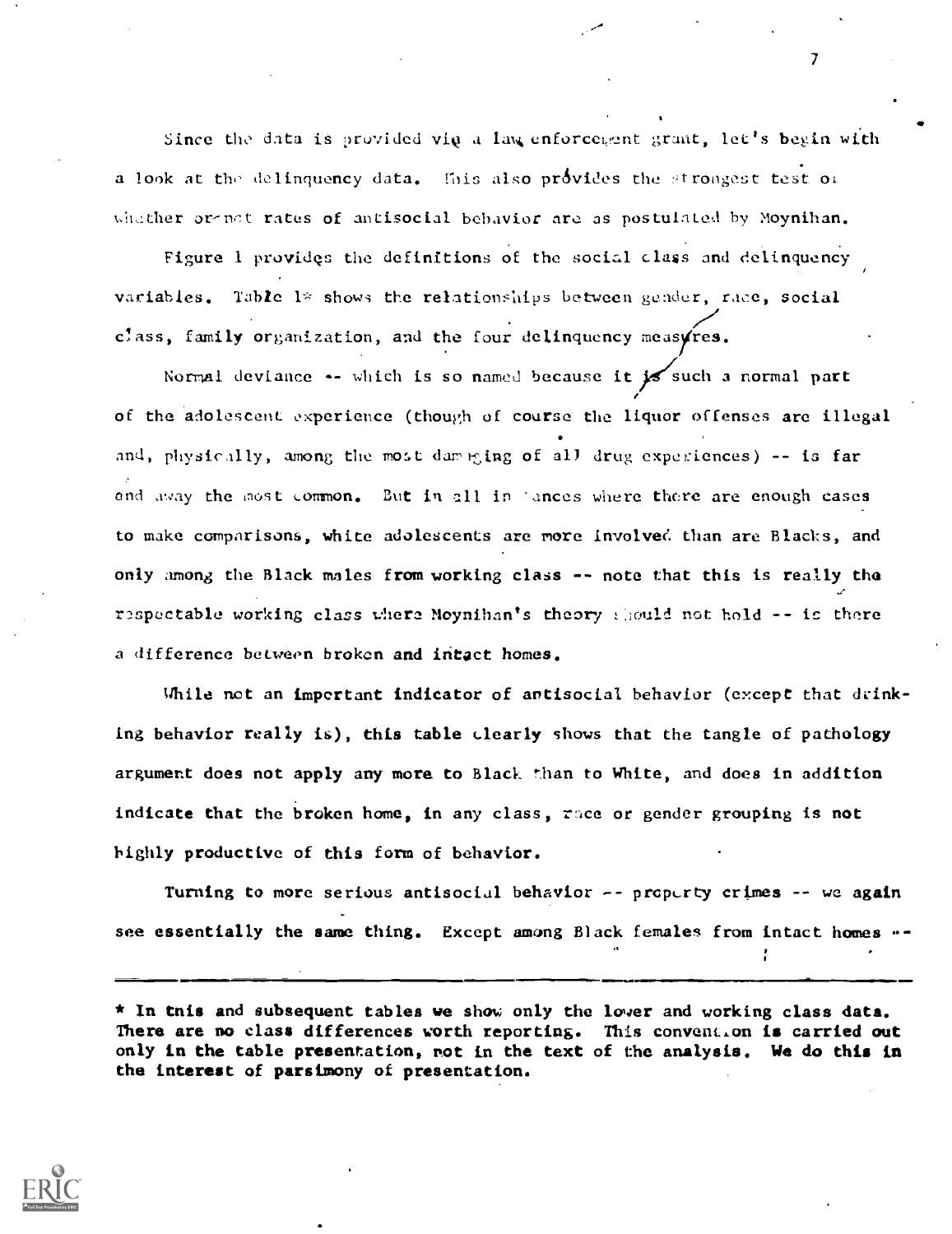and not from broken homes as the Moynihan theory would suggest -- there are ver few differences in the table, not even class differences, but that is another story.

a a shekara

But again, and now focusing on a serious form of antisocial behavior, we find the expectations generated by the Moynihan report to be contradicted. If property crimes are to be taken as an indication of the impact of the tangle of pathology (and amplified by feelings of alienation, etc.), as I think they must be, then once again this table provides no confirmation of the Moynihan thebry.

It is when we turn from property crimes to violent activity, that we see major racial, though not class, differences. Where ever the case base is large enough to support a comparison between the percentages, the Blacks report being at the high end of our violence scale more frequently than the Whites. (Note that the cutting point we are using is between gang fights and carrying a weapon.) However, this table also indicates that the intactness of the family is not related to reports of violent behavior among the Blacks although it is related among the Whites.

This data indicates at best a weak confirmation of Moynihan's hypothesis. First, the lack of class differences Lidicates that escaping from the deprivations of peverty, etc., is no protection against violence among adolescents. en in the upper reaches of the class strata, where as Moynihan indicates, the Blaer family resembles the white family's behavior (Moynihan P 6), Black young males are as violent as in the lower strata of society. The same is true of Whites, of course. And this is what Moynihan said we could expect if the tangle of pathology affected all strata of Black society, not just the lower socio-economic strata.

The table does indicate that, if violence is a measure of the tangle of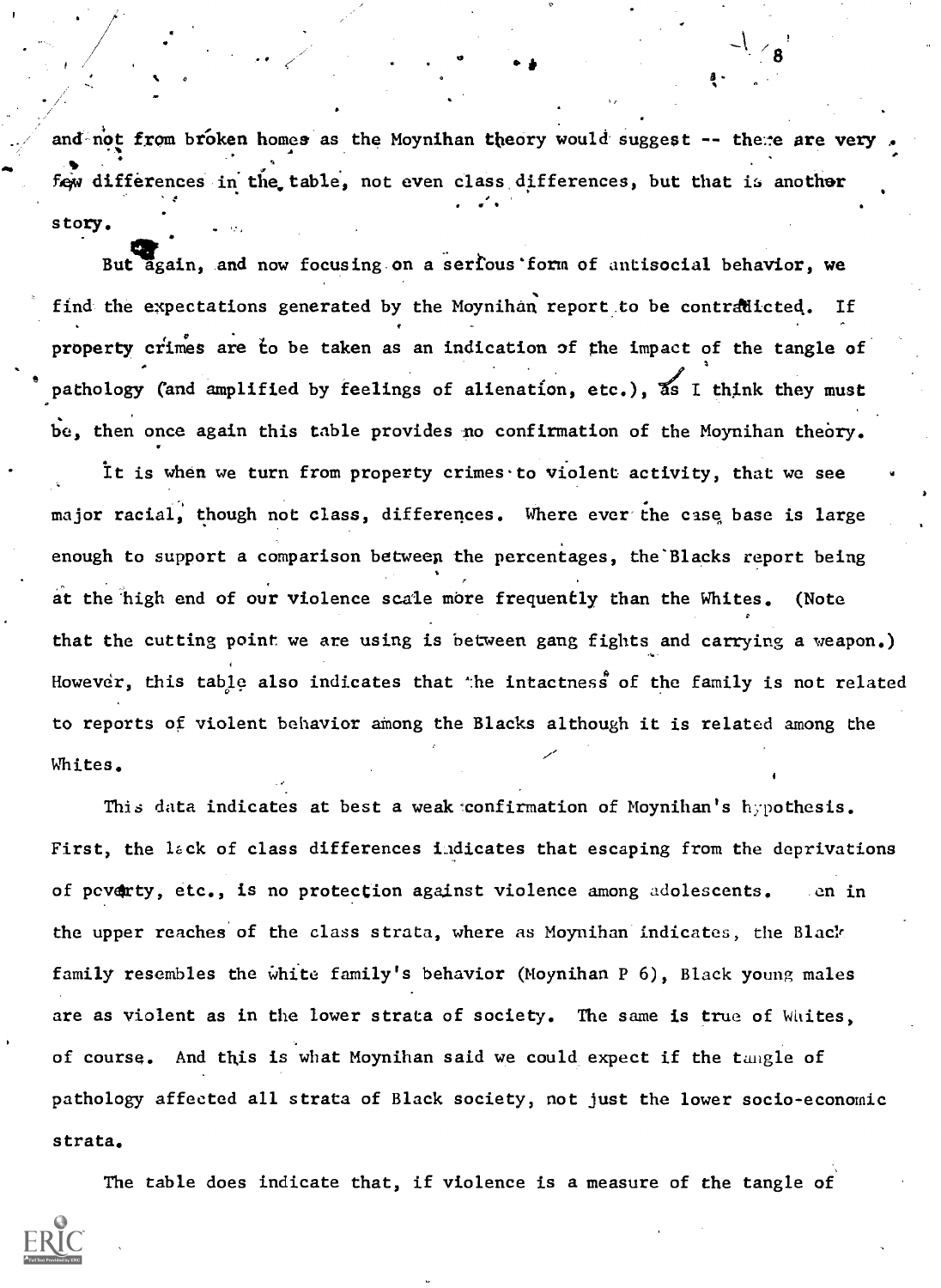pathology, then it is universal throughout the Black adolescent population. But family structure should play some role (as. it does among Whites in the working and higher SES categories) according to Moynihan. The fact that family instability is productive of this indicator of "pathology" among Whites'but not among Blacks can either indicate that the history of instability affects all Blacks, or it can be evidence that, Blacks, regardless of their class position, have at times felt the need to carry weapons in order to defend themselves, and this violence is not an indicator of pathology at all. The data supports both interpretations, but does not permit a choice between them. (Marginal differences in strong arming are less than 10% between blacks and Whites, and given our small (relatively) sample of Blacks we prefer not to make too much of 4 this.)

 $\bullet$  and  $\bullet$  and  $\bullet$ 

. .

 $\mathcal{A}$  Parenthetically, we might add that in an analysis which is currently in. progress it appears that Black adolescents who have a highly positive relationship with their mothers are considerably less likely than those who have a negative relationship with their mothers to be high on violence (as we have defined it here). This is not true among White adolescents. It thus appears that some of the internal dynamics, though not the structural characteristics, of the Black family can serve as a barrier to violence to a degree not observed among the white families. In this sense the family may be a crucial mechanism for intervention into the "tangle of pathology" as expressed by violence, though due to the nature of the characteristics which are related to violence it is a mechanism which is difficult to operate.

A major type of antisocial behavior which is of concern to the society, in addition to violence is drug abuse. Particularly if the drug being abused is something more than marijuana which appears to be a fairly common drug among our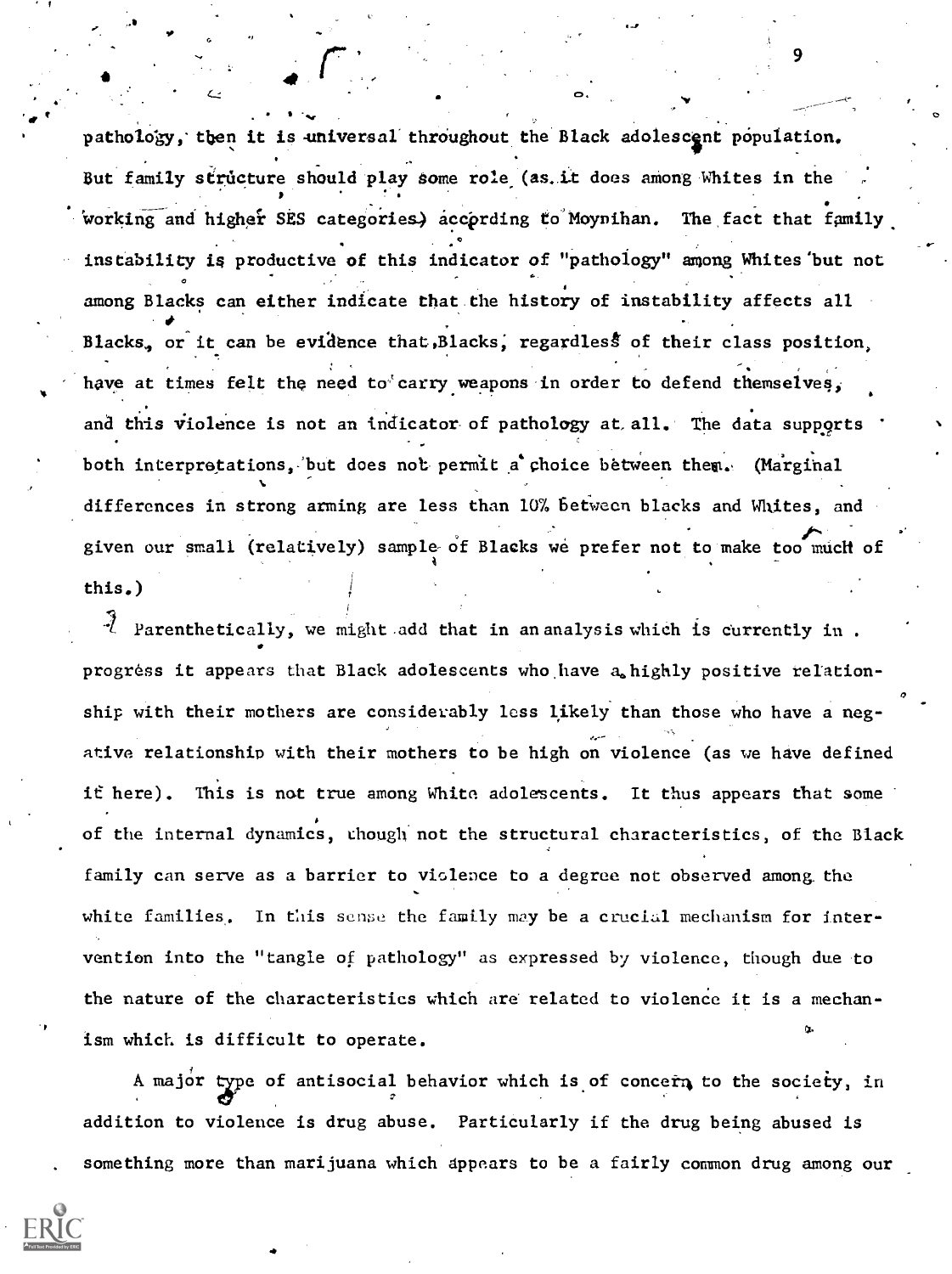sample. Our drug typology is defined in Figure 1.

It is immediately obyious that moving behond experimental marijuana use. is a very rare occurance, and by many commentators has been taken to indicate all of the characteristics of the tangle of pathology. So the fact that the table indicates neither racial, gender, social class nor family structure differences is again indicative of the fact that if there'is a tangle of pathology it affects all sectors of the society equally and cannot be attributed to a o history of slavery and destruction of the family as postulated by Moynihan.

But as we discussed earlier, the tangle of pathology is supposed to stand for something. more than simply the antisocial behavior we have measured through our delinquency indices. It should also be indicated by inadequate behavior which reinforces the cycle of poverty and deprivation. Despite the recent work of Jencks and his associates (Inequality), educational attainment is still gen-. exally considered to be one of the major indications of attempts to be socially . - 4sle'' . - 4sle'' . - 4sle'' . - 4sle'' . - 4sle'' . - 4sle'' . - 4sle'' . - 4sle'' . - 4sle'' . - 4sle'' . . mobile. Thus behavior and attitudes which foster educational attainment cah be utilized as indications that, the individual is attempting to perform as the society expects; and if the individual originates in the lower social classes that he (or she) is attempting to follow the American dream and better him/her self. This is clearly not inadequate social behavior, and so we have chosen to examine this portion of the tangle of pathology by looking at the percentages of adolescents who wart, actually expect, and think their parents expect them to Obtain at least four years of college.

The statement.which is most problematic is the amount of education wanted. While it expresses a desire, the question was phrased in terms of liking to get, without the test of reality being imposed.



10

- 1-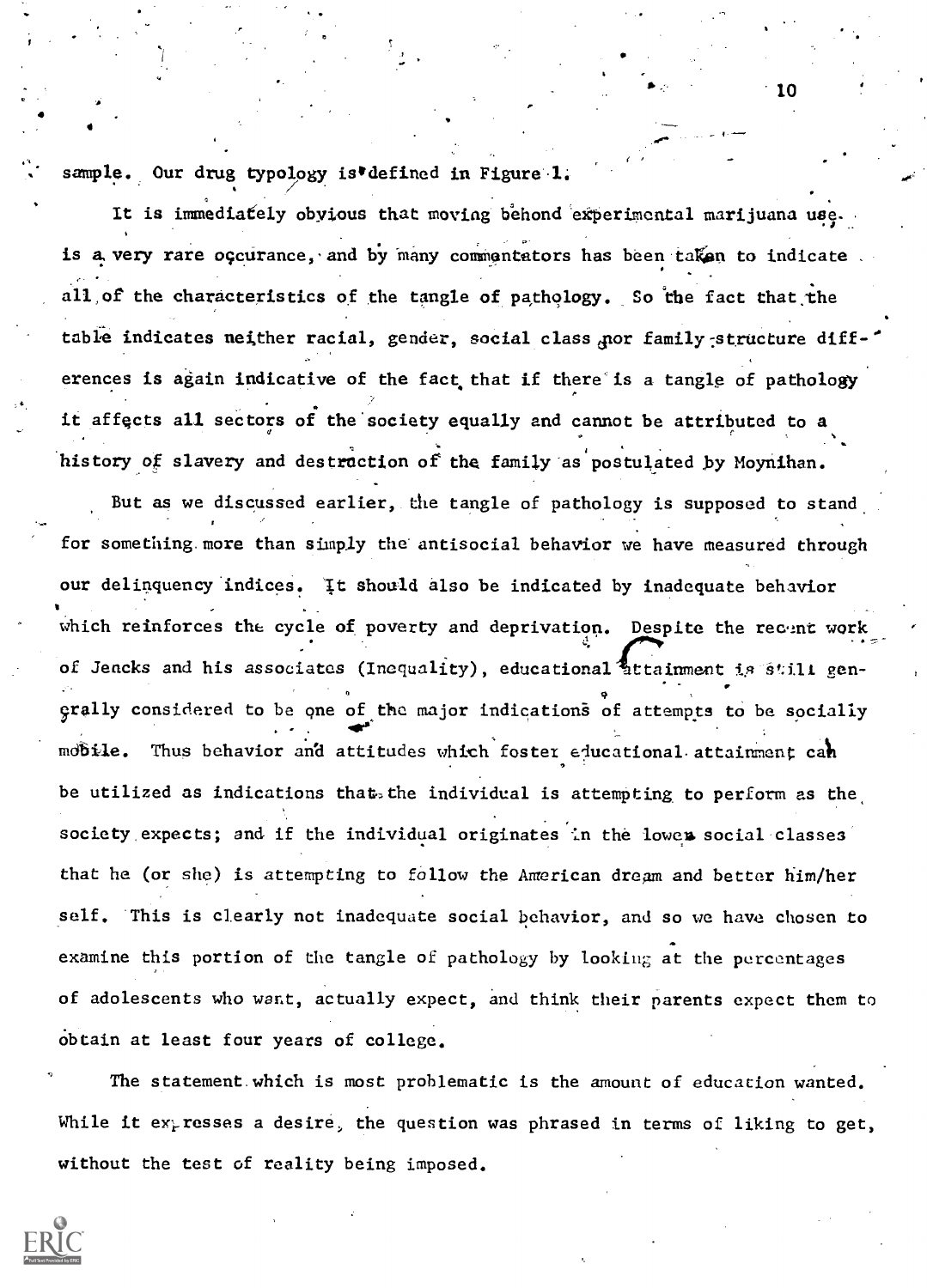While there is some fluctuation by family structure among the adolescents we studied, it is not consistent in direction. There is a clear class relationship among the Whites, but not among the Blacks, and the differences between the races are minimal. Indeed, it is only at the upper reaches of the class system that the Black youth would like to get less education than the White youth of the same social class position. Clearly, the normative prescriptions of the society have permeated the Black community at least in this respect, and in terms of what they want there is no evidence of the tangle of pathology.

."

When we asked the question about edutational aspirations but added a reality test by asking what they really expected to obtain, we find that the answers, while-indicating a somewhat lower proportion expecting four or more years of college, again show the same pattern. Few differences by family structure, some differences by class, but almost nothing by race.

Even if we look at the differences between what would be liked and what is expected (by subtracting the percentages), we see no major or consistant differences. The major differences do occur among the Blacks, but these occur once among those from intact homes and once among those from broken homes.

In sum, even though the proportions of Blacks who attend college is much lower than the proportions among Whites, the aspiration is still there. And while the failure to realize the aspiration may have negative consequences the tangle of pathology ought to be reflected, especially among 14-18 year olds, in reduced aspirations. It clearly is not.\*

\* Whatever pathogenic qualities may inhere in creating aspirations which are unlikely to be realized among the Black adorescents, society has at least inculcated the aspirations. In contrast, among many white working class youth these aspirations do not even exist. It may be harder to inculcate these aspirations in the latter population than to design programs which will allow the Black adolescents to realize their aspirations. At the very least, the existence of these aspirations provide a potent arguement against "benign neglect" and other policies which con- $\mathsf{FRIC}$ trate only on family structure variables. cf. Kohn, Class and Conformity for analysis which supports this line of reasoning.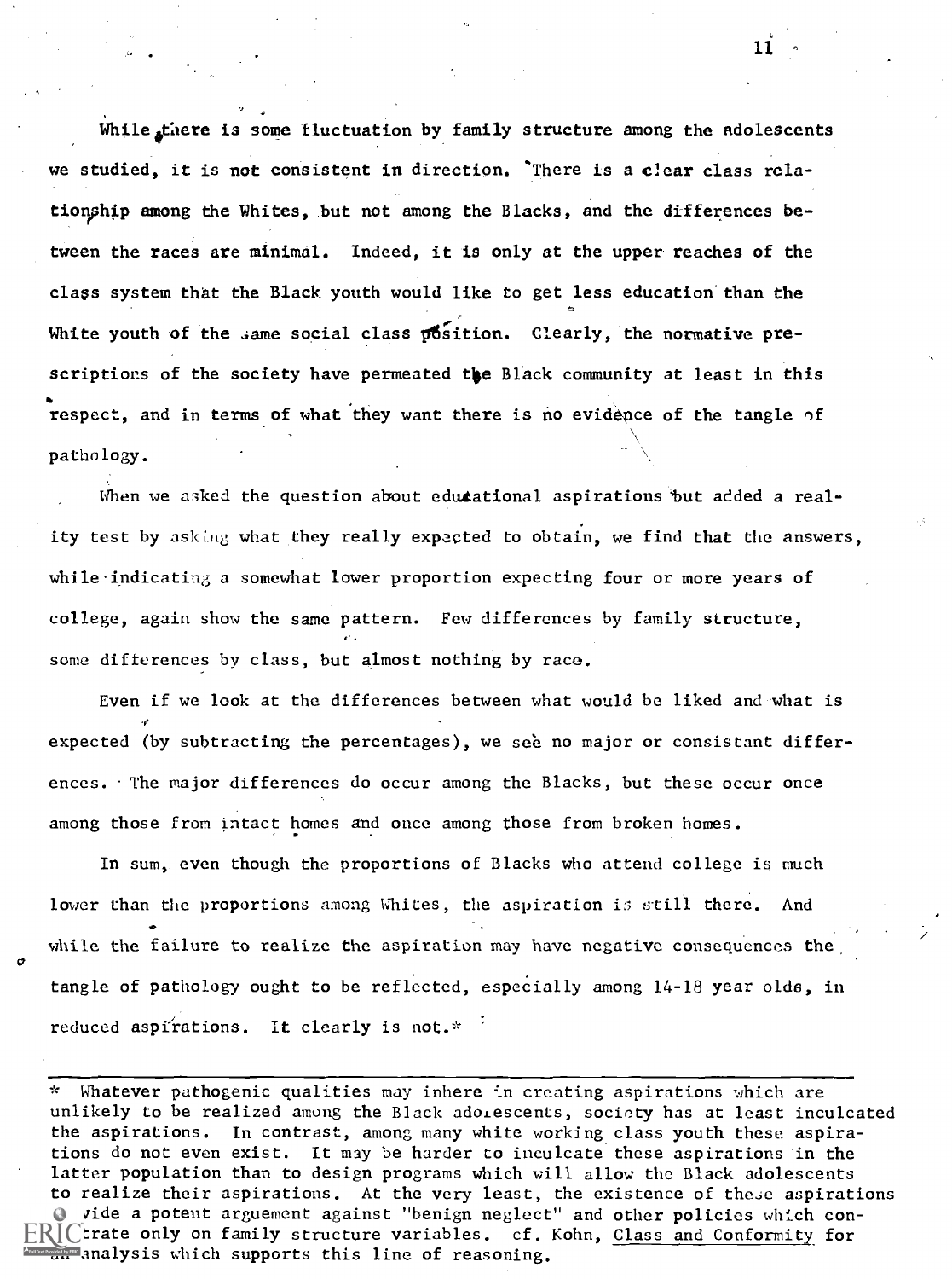If it is not reflected among the adolescents themselves, perhaps it can be found in their perceptions of hew much education their parents expect them to get. But if anything, the Black adolescents think that their parerts are more likely to want them to finish college than are the White adolescents.

So that even when we look at the transmission (or at least the successful transmission -- for that is what a perception of parental desires is) of a central cultural value, we can see that the tangle of pathology does not seem o to be a dominant theme.

If we turn to an examination of how these young adults are actually doing in school, how their friends are doing, and how well they think their parents expect them to be doing, we can see that although they perceive their parents as wanting them to achieve above average competence in school (another indication that cultural norms are being transmitted successfully), Black respondents are less likely than White respondents to report that they and their friends are doing above average.

This, of course, may well be nothing more than a reflection of the well known phenomenon that teachers tend to give higher grades to people who match the well groomed, amenable, middle class stereotype of the good student. It does provide some ground for concern that Black youngsters are more likely than White to have a negative image of the educational system, but by no means does it provide a basis for a discussion of one indicator of the tangle of pathology being "ineffective education".

Thus far we have been looking at manifestations of the tangle of pathology as they are reflected in the behavior of the adolescent with respect to the world outside the family. However, it is a crucial component of the Moynihan

theory that the pathological conditions are generated within, and transmitted

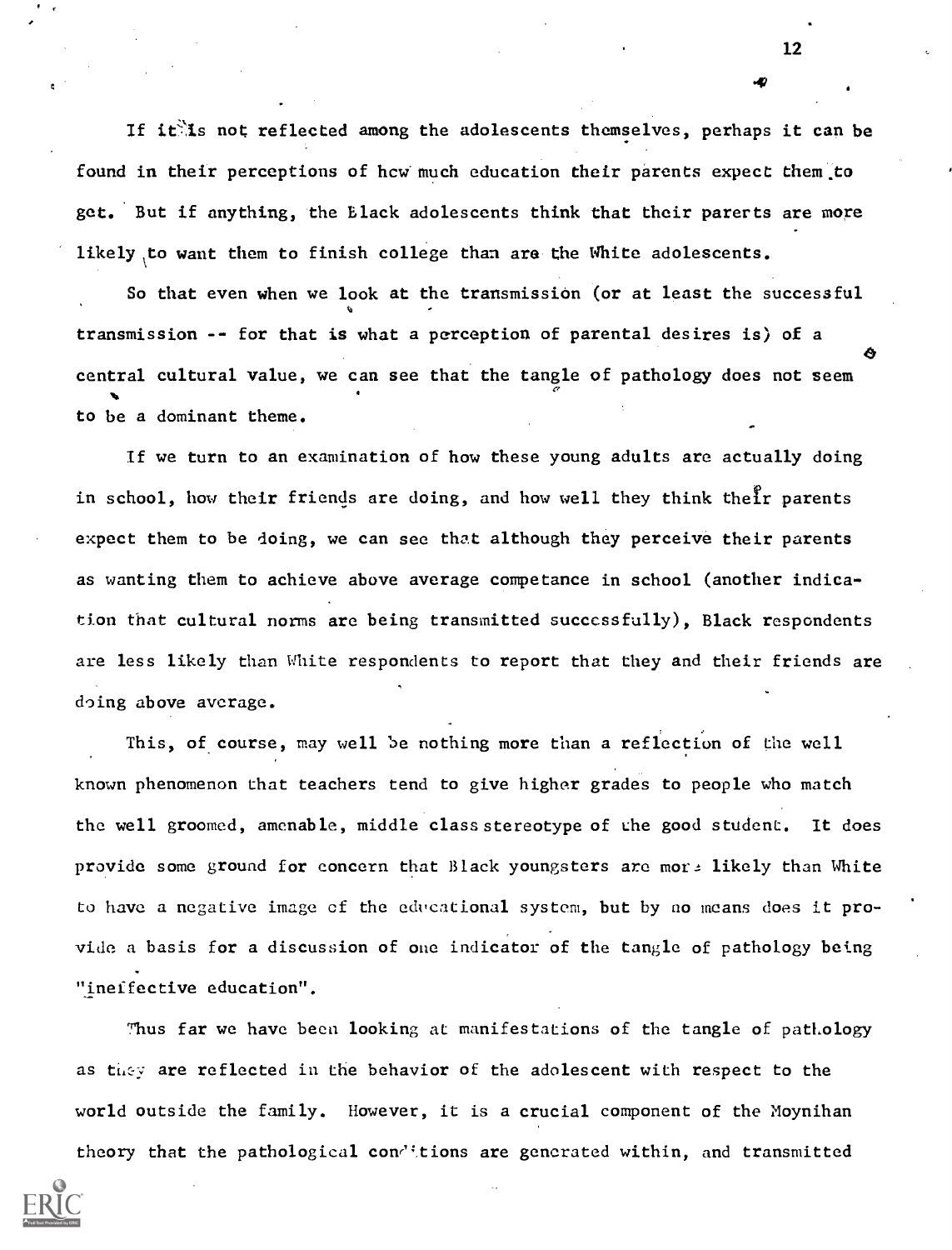by, the family. Presumably this is accomplished by interaction between parents and children in the course of which attitudes are transmitted. And presumably the nature of the interaction itself is part of the process of transmission.

What we would like to do at this point is to examine some aspects of the interaction between the parents' and their children to see if, consistant with our earlier argument, there appears to be a different type of interaction that occurs among the Black, lower class broken families which would indicate behavicr which would be more conducive to a transmission of socially pathological behavior and/or attitudes.

What kinds of behaviors would we expect that would carry a connotation of these pathologies? Well, we would expect the family to be more autocratic - simply tell the children what has to be done without explaining the reasons why. We would expect that a behavior pattern which would lead to pathology of the types that Moynihan discusses would involve establishing fewer rules for the children to follow. We would expect that families in which the tangle of pathology is being transmitted would be less likely to engage in a high level of family activity. We would also suspect that families who would be transmitting the tangle of pathology would be families which abandoned their children when these children came into contact with the officials of agencies of the society in the case of most adolescents the schools and the police.

We would also suspect that these families would be the families in which the adolescents were the least likely to report a high degree of intimacy or interaction with their parents, and would be the most likely to have the stereotyped images of the roles that it is appropriate for men and women to play in our society.

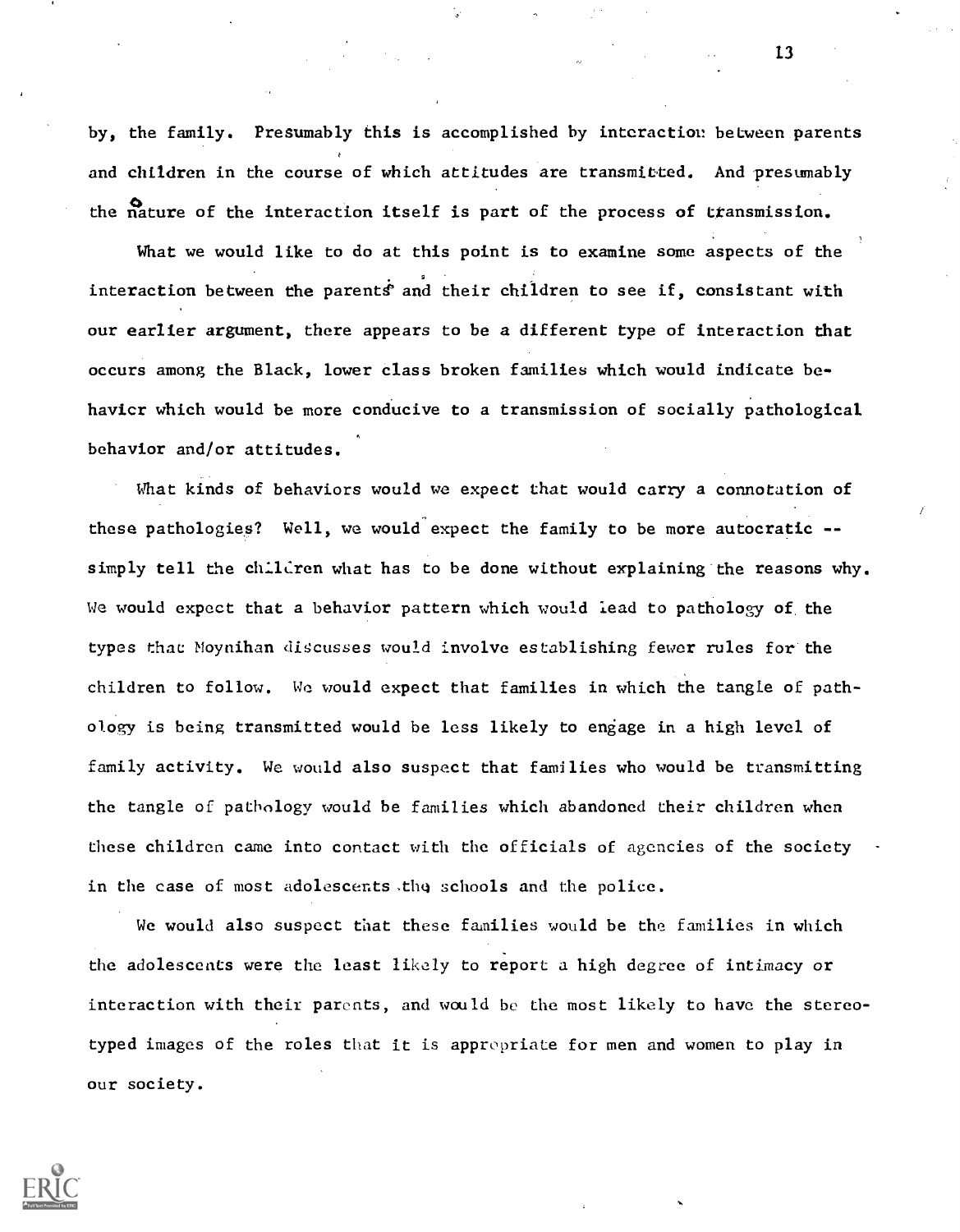On the other hand, it should also be pointed out that in many popular-or quasi-popular works Moynihan's notions about the critical role of the Black family have been taken over and abused in an oversimplified manner. In many works -- The Unheavenly City serving merely as a convenient example of a genre -- there appears to be an assumption that Black, particularly lower class Black families treat their children sufficiently differently ftom the way the "rest of us" treat our children that something approaching a "culture of poverty" or at least a cultural milieu or climate which supports illegitimacy, lack of occupational and educational motivation, and lack of a sense of family is communicated.

In this regard, we need only look at the differences in types of family interaction patterns within class, controlling for gender and race, in order to see whether or not family interactions really-are different.

To examine the impact of these factors on self images, conceptionc of worth, and notions of what is appropriate behavior for adults of each gender, anain we need only look at the differences by class controlling for gender and race.

We begin by looking at the pattern of family interaction by class, gender and race. There are ten dimensions of family activity, behavior and interaction which appear as columns in this table. They are defined in Figure 2. If the Moynihan hypothesis is correct we would expect to see a very different pattern of family behavior emerging between the races -- at the very least the races would be different. Of the 72 comparisons between the races which can be made in this table, only 28 show a difference between the races of 10% or more. Now, regardless of the substance of these differences there simply is not

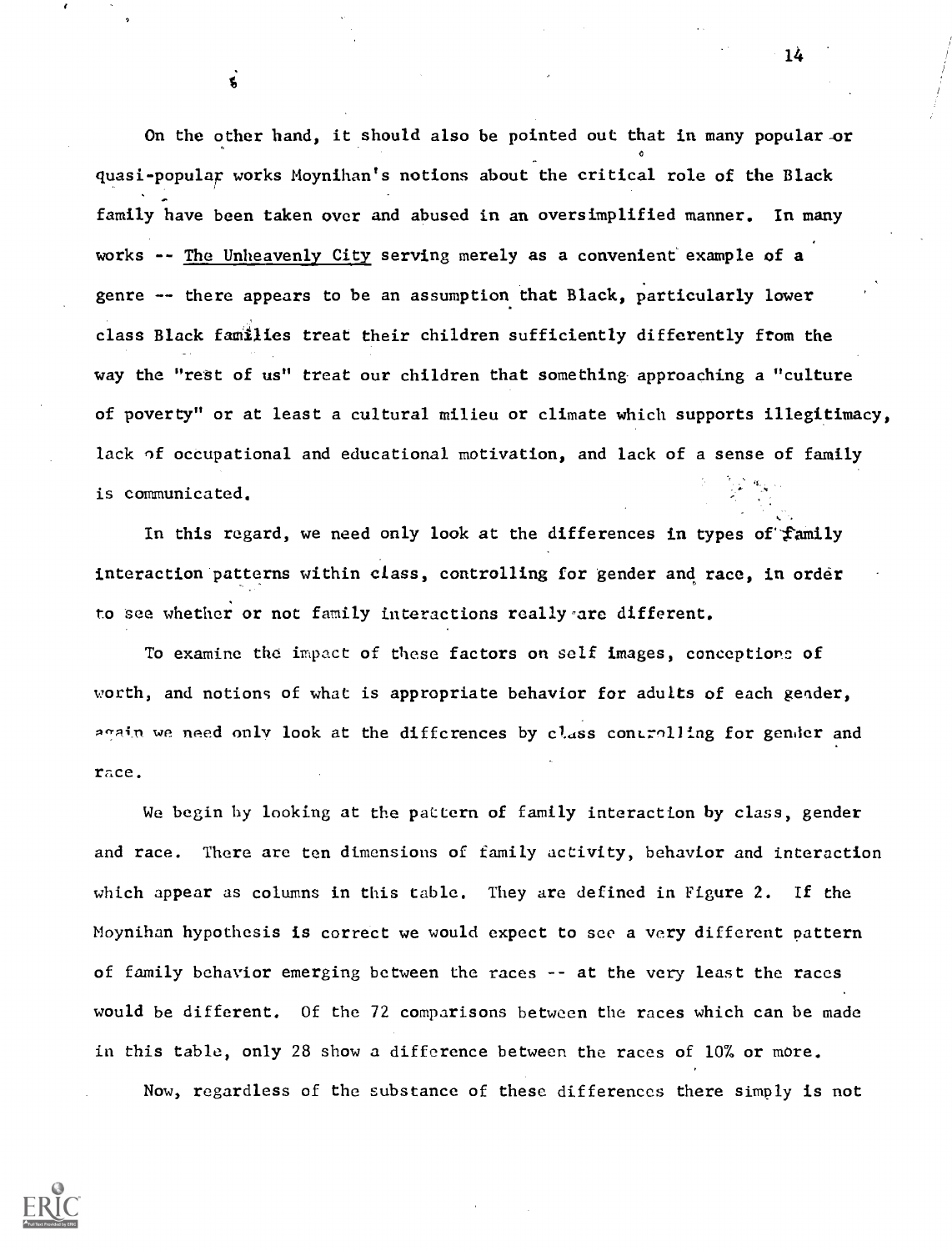enough of a consistant pattern of differences in this data to support the notion that the Black family presents a radically different image to its children than the White family presents to its children. If we consider only the lower class, where 20 comparisons are possible, only seven show a difference of 10% or more between the races, again emphasizing the point that the radical differences in family behavior that the Moynihan hypothesis would lead us to believe it is based upon simply is not there in massive enough proportions to be the basis for the kinds of grand theorizing that has emerged from the Moynihan report.\*

Similarly, when we intervene family organization in these tables and look at the distributions on the ten measures of family functioning within SES, race and gander (and because of low case bases exclude all comparisons in which the "N" is less than 10 in both family structure categories -- and these tables are not shown), we can make 100 comparisons. Only 40 of these comparisons show differences between broken and intact families of 10% or more. In 24 of the 40 the intact families are higher than the broken, but even more importantly only 15 of the 40 differences occur among Blacks. Once again, strong evidence that the family structure variable is not the one on which we ought properly to base our theorizing.

<sup>\*</sup> The genesis of this paper was an early look at the modeling, or "be like" items in which a positive image of the mother is more common among Blacks than among Whites and in which, more strongly, a positive image of the father is much less common among Blacks than.among Whites. This, of course tends to support the Moynihan arguement. However, given the fact that in the Black community mothers are often more integrated into the labor force and other aspects of the wider society, this paternal rejection may well be serving the same function for Blacks as did rejection of the family of origin for immigrant groups -- that is, the higher rates of rejection of Black fathers may indicate that the Black children are moving in the direction of accepting models of full participation in society.

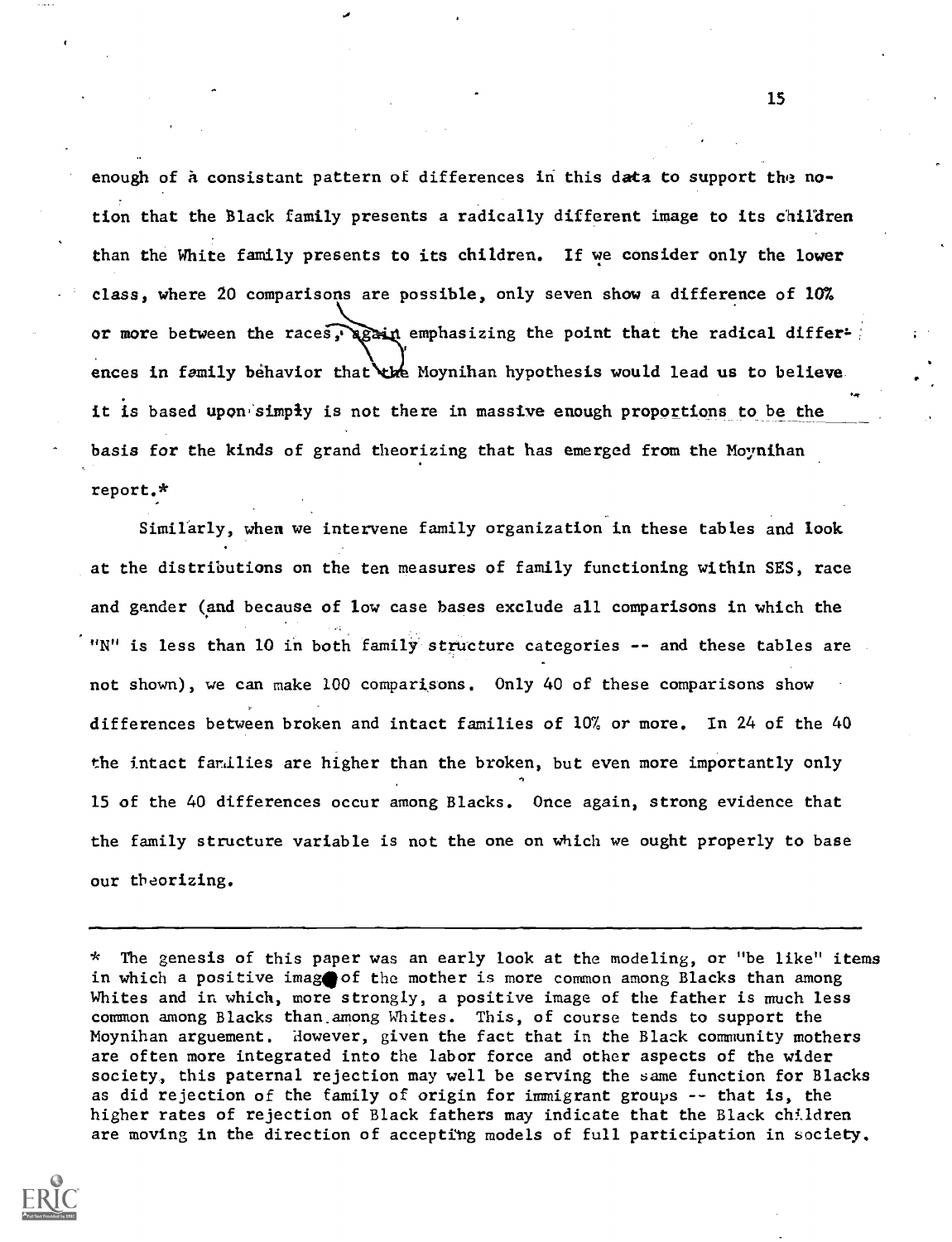If we turn from the area of family interaction and look at self concept variables, we see a somewhat similar pattern. Looking only within gender and class at the racial differences, in only 9 out of 48 comparisons is, there a 10% or larger difference. Whites have a better self image in six out of these nine differences, but again, this is precious little on which tq hang a theoretical framework. When we add the family structure variable (and again look at only those cases where we have an "N" of at least  $10$ ), we can examine 36 comparisons and only 14 have a 10% or more percentage difference, and in virtually all of them the intact family does produce a better self image. But despite this, the paucity of consistant findings between the races within gender and class boundaries leaves the empirical basis of the Moynihan theory in considerable doubt.

Finally, when we turn to the question of the conceptions that adolescents have about behaviors which are appropriate to adults of each gender, we can see that the data again fails to provide an empirical basis for the Moynihan hypothesis. In 40 comparisons between the races, controlling for class and gender, there are  $24$  which are  $10\%$  or more.

On the variable "spouses should share the duties of raising children and being breadwinner", there are eight comparisons, half of which show a 10% difference. In all cases (and half' are among males and half among females), it is the Black adolescents who are more likely than the Whites to agree. Perhaps a reflection of the roles that are supposed to have been traditionally played in Black families, but given the high level of agreement among Whites as well as Blacks perhaps simply support for a more companionate or egalitarian form of family structure.

The former interpretation gains a little more support in the analysis of the variable "there ought to be more opportunities for women in our society",

16

 $\mathcal{L}$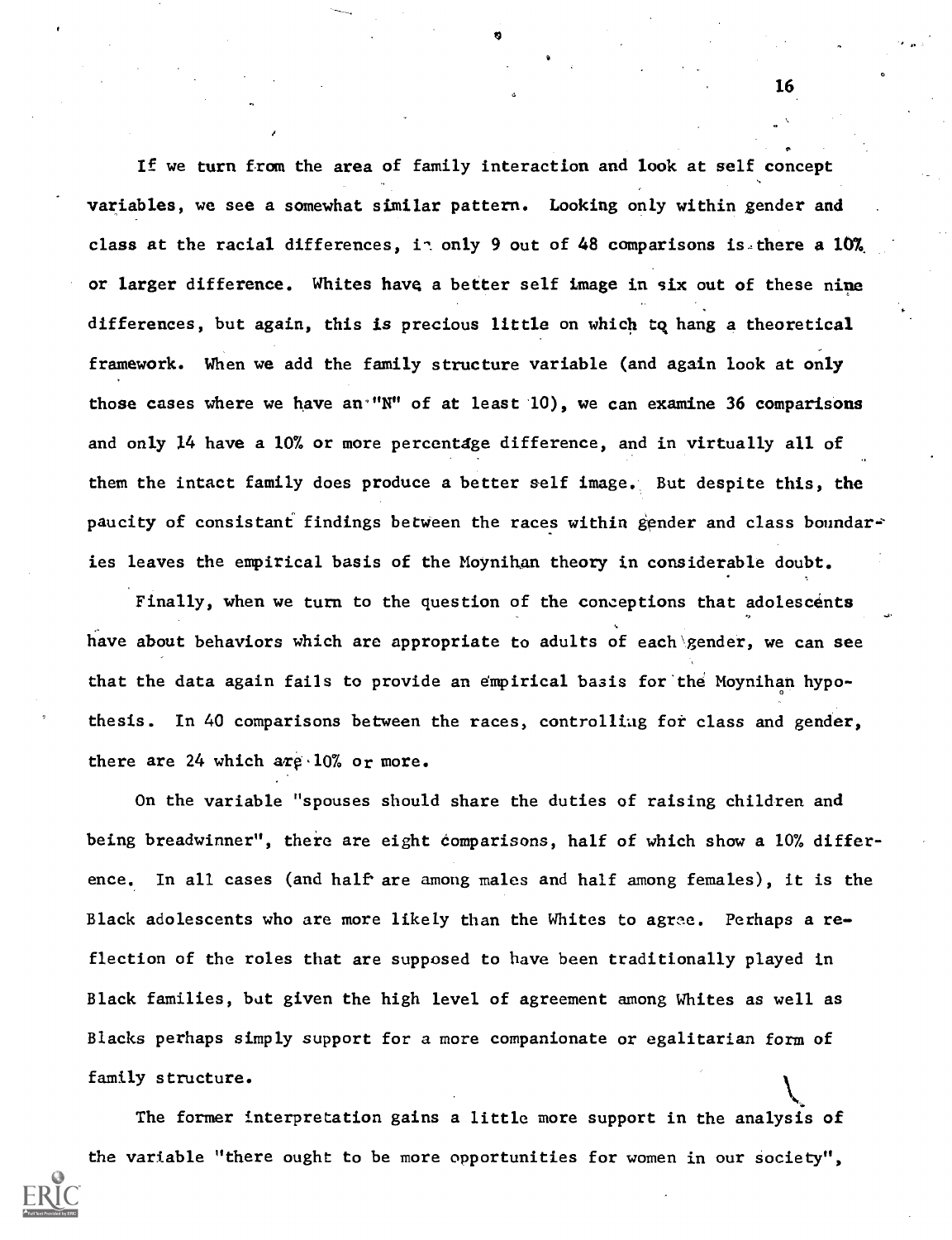whete we find seven comparisons with a 10% or greater difference, all of which show Blacks being more likely than Whites to endorse this statement.

The other gender role variables show a slightly less consistant pattern --White adolescents apparently less willing than Blacks to accept a woman boss and more willing to say that women naturally want to be taken care of by men, and that girls ought to be agreeable rather than speaking out what is on their mind.

In sum, the gender role items show .that Black adolescents are more likely to have a picture of adult behavior in which women ought to play a more active role: But again, this conclusion is based on 24 substantial differences out of 40 comparisons, and thus is a slender reed on which to base theory.

#### Conclusion

We have looked at a number of indicators of both positive and negative aspects of Moynihan's theoretical formulations. In general our conclusion is that the data simply do not support the conclusions which are generally imputed to Moynihan's work -- namely that cne black family is drasticaily different from the White family in the way it treats its children and in the results it produces.

There are at least two ways of interpreting this result. One is that the Moynihan report has beer a remarkably successful, instrument of social policy, and that in the flw years since it has appeared, it has succeeded in reversing the way that Black families behave. Another, and more probable interpretation is that there are forces operating in the society which produce the high rates of illegitimacy, unemployment and other antisocial factors which Moynihan reported,

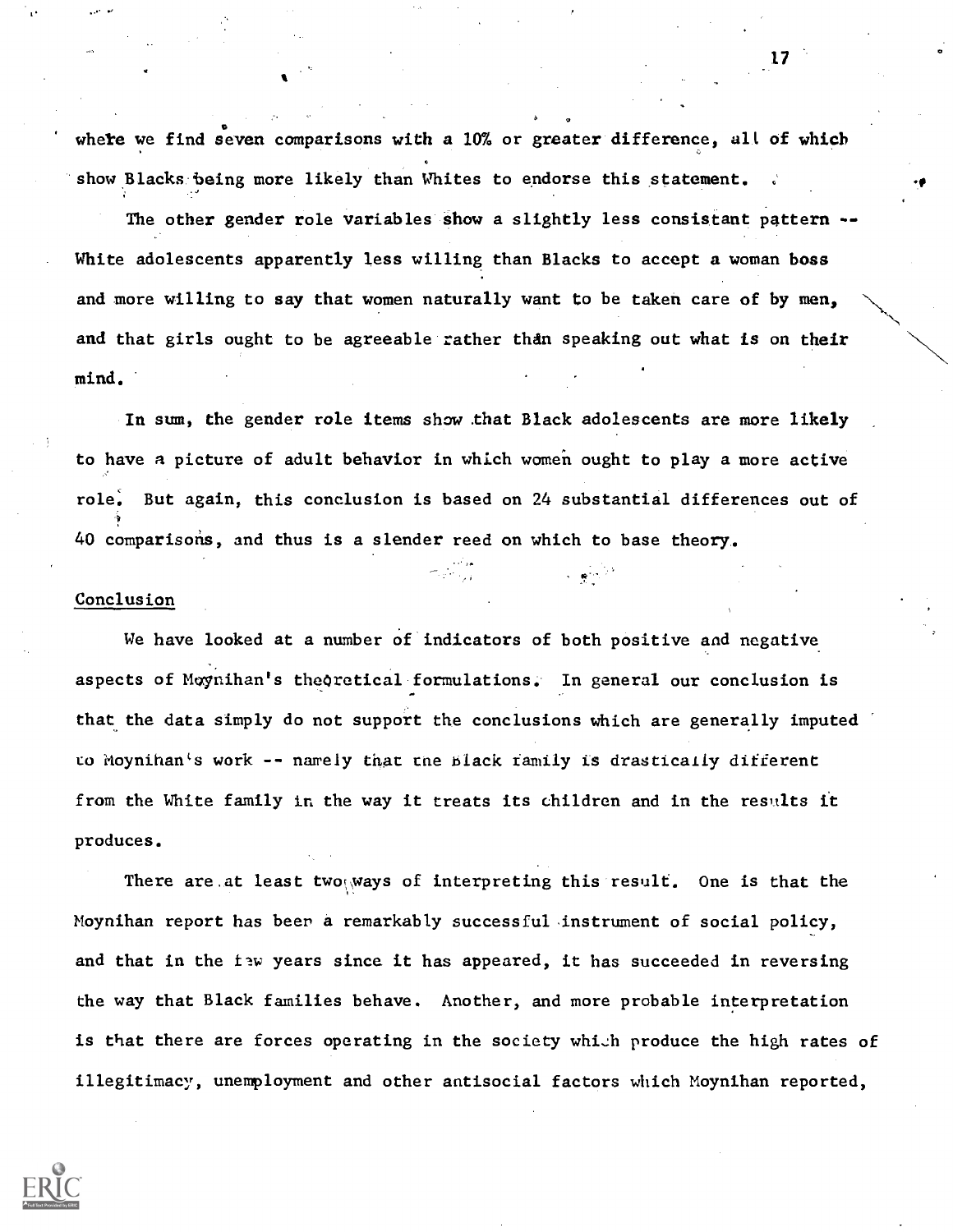but these are not solely family factors. Just as our research has shown that. the broken family is not, in general, the crucial causative factor in juvenile delinquency that it is often taken to be, so too social science will apparently have to seek another "single factor".which causes the problems of the Black community though we doubt that any single factor will provide an adequate

 $\boldsymbol{\lambda}$ 

explanation.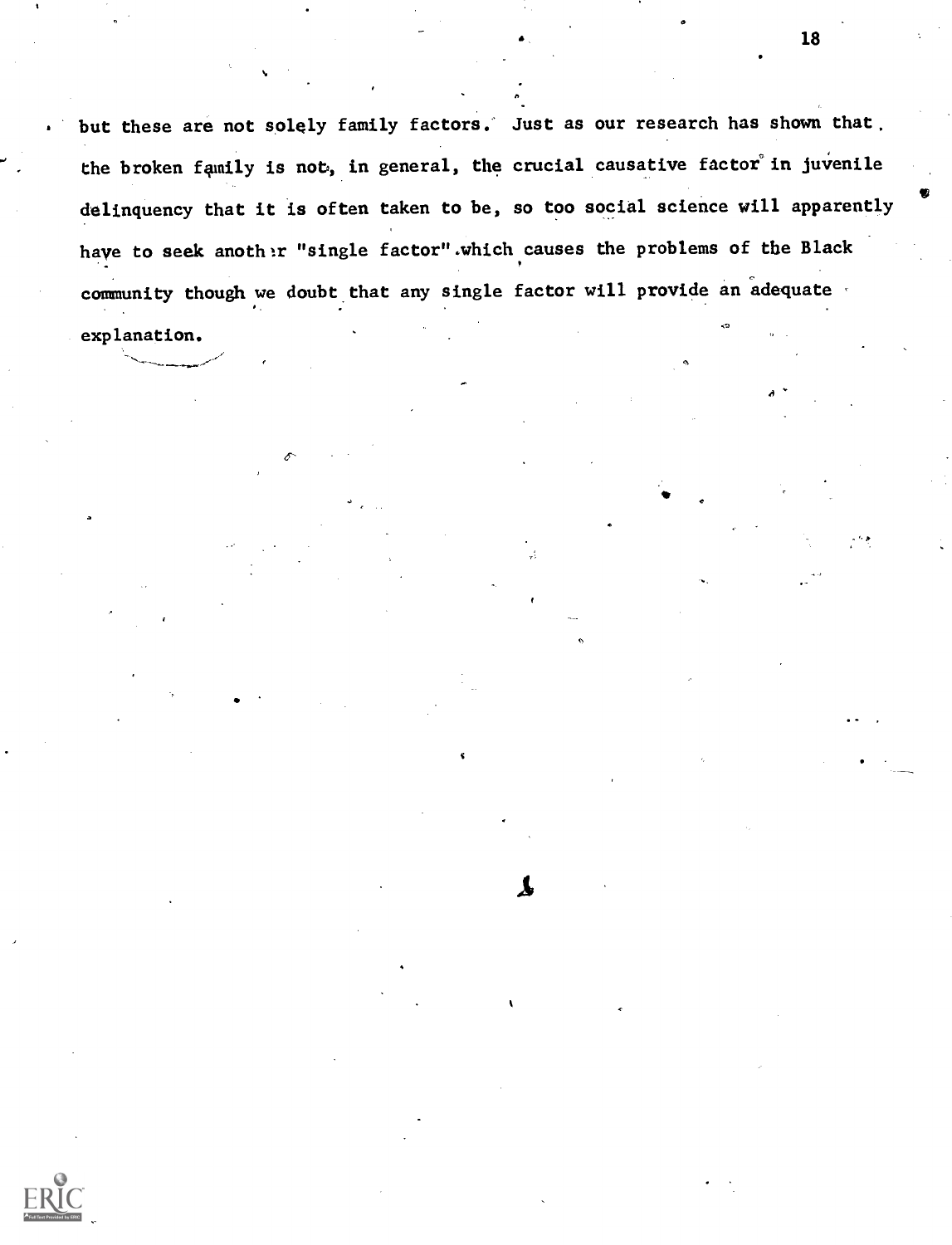### TABLES TO ACCOMPANY

# BLACK FAMILIES AND THE MOYNIHAN REPORT: A RESEARCH EVALUATION

, Alan S. Berger Wiliam Simon Calvert Cottrell Logan Green

Mina Hohlen

The Institute For Juvenile Research, Chicago

A Paper presented at the 68th Annual Meetings of the American Sociological Association, New York. August 28, 1973.

Research reported herein was supported, in part, by grants A-70-52R,

2-09-25-0410-02.

-

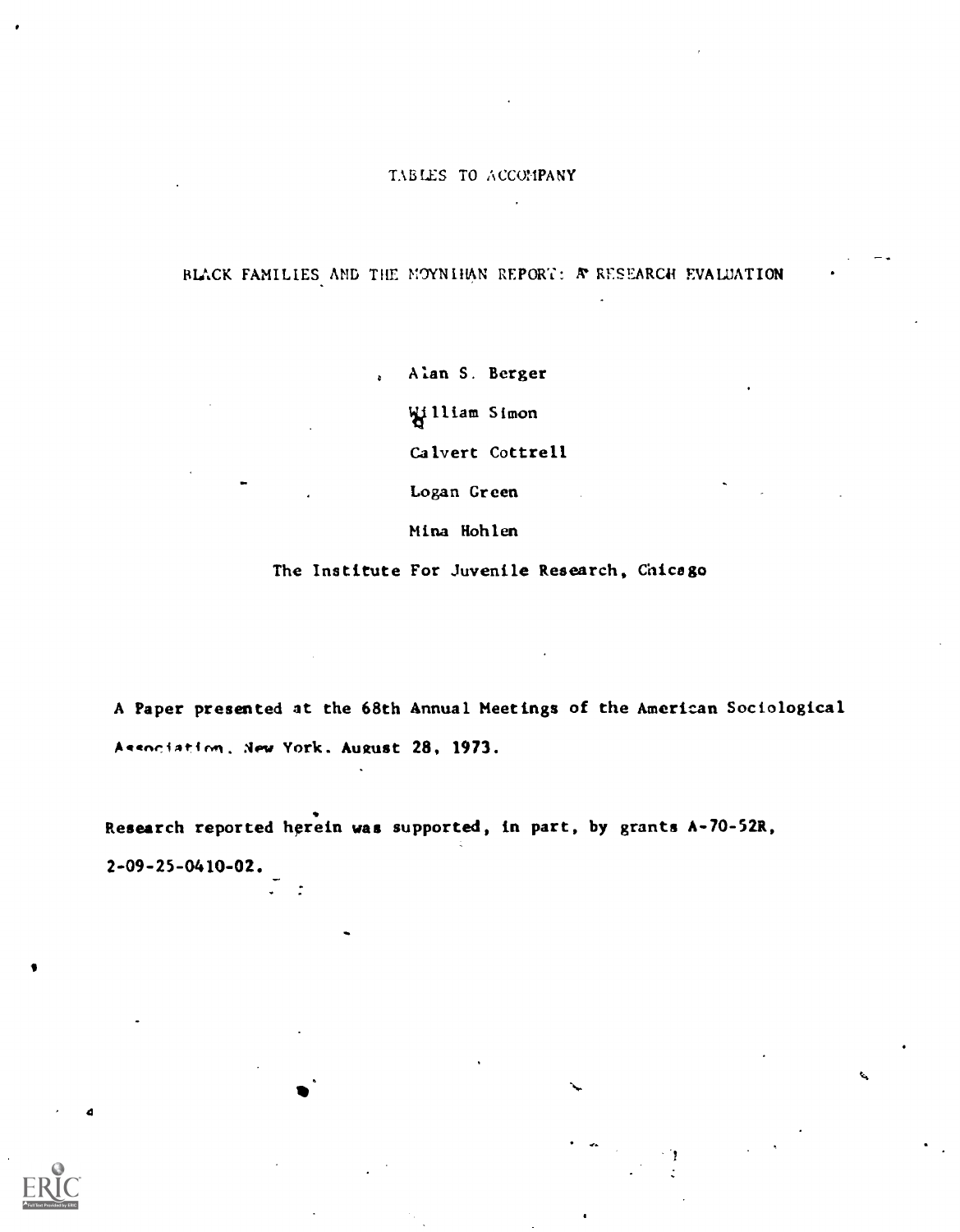| TABLE 1 |  |  |  |
|---------|--|--|--|
|         |  |  |  |

 $\mathcal{L}$ 

Socio-Economic Status, Gender, Race, Family organizatlon and Delinquencies

|                | <b>SES</b> | Gender        | Race -                    | Family<br>Organization (% Any) | Normal<br>Deviance | Theft<br>$(23$ or<br>more) | $\ddot{\phantom{0}}$<br>$_{\text{more}}$  | Drugs (%<br>Violonce more than<br>(% 3 or Experimental<br>Marijuana |  |
|----------------|------------|---------------|---------------------------|--------------------------------|--------------------|----------------------------|-------------------------------------------|---------------------------------------------------------------------|--|
|                | Low        | Male          | White                     | <b>Latact</b>                  | 91<br>(140)        | 36<br>(140)                | 20 <sub>2</sub><br>(136)<br>$\sim$ $\sim$ | $\mathbf{2}$<br>(143)                                               |  |
|                |            |               |                           | Broken                         | 91<br>(54)         | 40<br>(52)                 | 18<br>(53)                                | $\mathbf{3}$<br>(53)                                                |  |
|                |            |               | Non White                 | Intact                         | 77<br>(43)         | 40<br>(43)                 | 43<br>(43)                                | 5<br>(42)                                                           |  |
|                |            |               |                           | Broken                         | 82<br>(62)         | 49<br>(62)                 | 44<br>(62)                                | 4<br>(59)                                                           |  |
|                |            | Female        | White                     | Intact                         | $83 - 5$<br>(152)  | 21<br>(148)                | 11<br>(152)                               | 7<br>(152)                                                          |  |
|                |            |               | $\mathsf{p}$              | <b>Broken</b>                  | 87<br>(56)         | 32 <sub>2</sub><br>(56)    | 9<br>$\epsilon$<br>(55)                   | 4<br>(55)                                                           |  |
|                |            |               | Non White                 | Intact                         | 80<br>(63)         | 48<br>(64)                 | 39<br>(61)                                | $\mathbf{0}$<br>(68)                                                |  |
|                |            |               |                           | Broken                         | 82<br>(65)         | 27<br>(69)                 | 21<br>(69)                                | 9<br>(74)                                                           |  |
|                | Working    | Male          | White                     | Intact                         | 91<br>(440)        | 43<br>¥<br>(444)           | 17 <sub>1</sub><br>(438)                  | 6<br>(432)                                                          |  |
|                |            |               |                           | Broken                         | ó.<br>95<br>(42)   | 60<br>(42)                 | 32<br>(42)                                | 5<br>(37)                                                           |  |
|                |            |               | Non White                 | Intact                         | 69<br>(46)         | 39<br>(50)                 | 49<br>(50)                                | 7<br>(49)                                                           |  |
|                |            |               |                           | Broken                         | 94<br>(27)         | 58<br>(25)                 | 44<br>(22)                                | $\mathbf{2}$<br>(25)                                                |  |
|                |            | Female        | White                     | Intact                         | 89<br>(426)        | 32 <sub>2</sub><br>(426)   | 11<br>(427)                               | 6<br>(421)                                                          |  |
|                |            |               |                           | Broken                         | 86<br>(52)         | 29<br>(38)                 | $\mathbf{g}^{\dagger}$<br>(38)            | 5,<br>(38)                                                          |  |
|                |            |               | Non White                 | Intact                         | 90<br>(38)         | 31<br>(47)                 | 22<br>(51)                                | $\mathbf 0$<br>(51)                                                 |  |
|                |            |               | o                         | Broken                         | 95<br>(12)         | $33 -$<br>$(14)$ z         | 50 <sub>1</sub><br>(12)                   | 17 <sub>2</sub><br>(12)                                             |  |
|                |            | Low & Working |                           | $N =$                          | 1718               | 1720                       | 1711                                      | 1711                                                                |  |
|                |            |               | Middle & Upper Middle N = |                                | 1000               | 995                        | 992                                       | 981                                                                 |  |
| $\frac{9}{10}$ |            |               |                           | $N.A. =$                       | 394                | 397                        | 409                                       | 420                                                                 |  |
|                |            |               | Total $N =$               |                                | 3112               | 3112                       | 3112                                      | 3112                                                                |  |

 $\sum_{\text{odd of by ERIC}}$ d by ERIC

J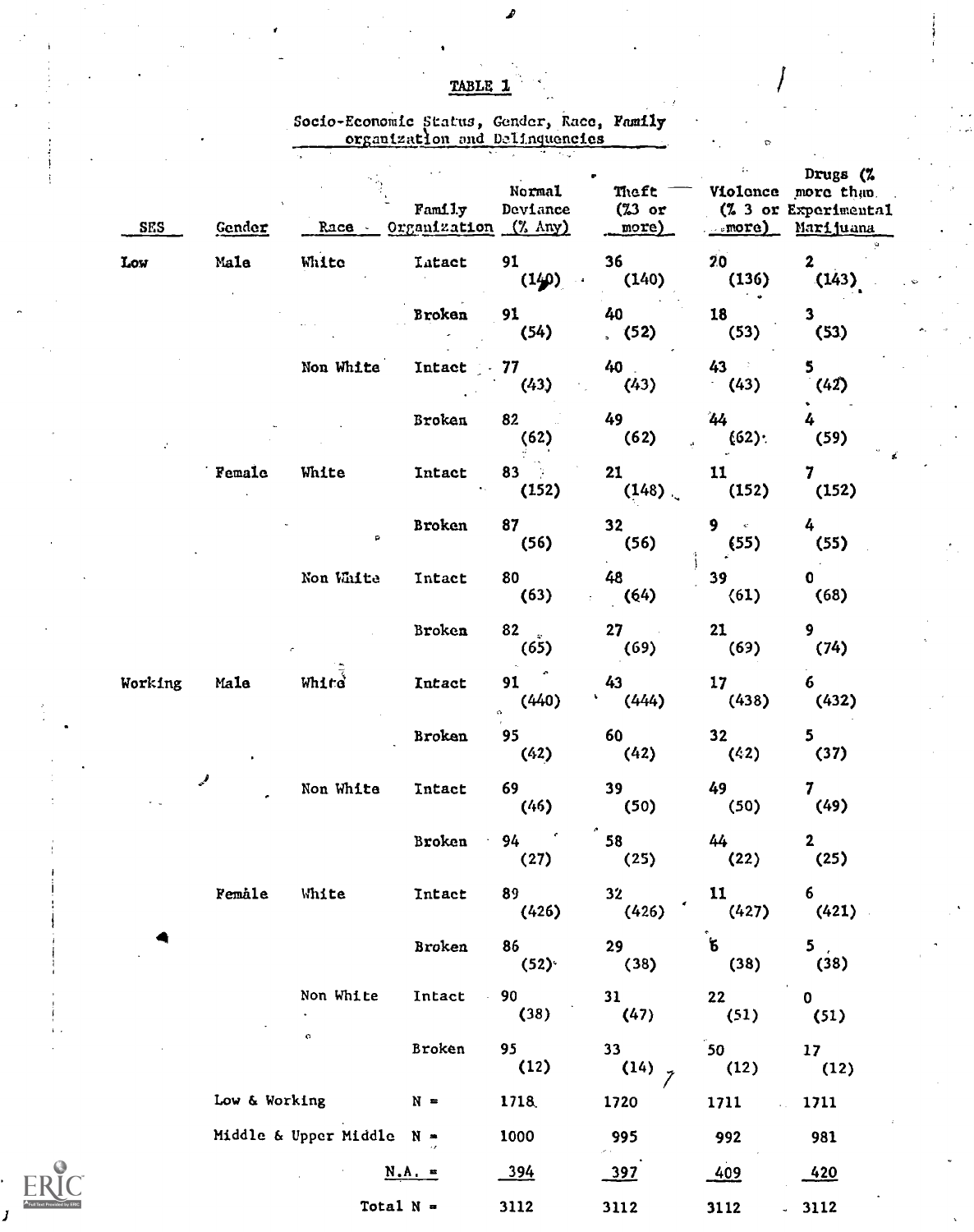# $\mathcal{L} = \{ \mathcal{L} \}$ SOCIO ECONOMIC STATUS, GENDER, RAGE, FAMILY And Allow ORGANIZATION, AND EDUCATIONAL ASPIRATIONS<br>
<sup>4</sup>

| Class     | Gender        | Roce                        | Family -<br>Organization | Mighest <sup>2</sup><br>∻ Wanted<br>(% 4 Years<br>$College +)$ | Highest<br>Degree Degree<br>Expected<br>(% 4 Years<br>$College +$ | Uighest Degree<br>Wanted by Parents<br>(%.4 Years or<br>More of College) |  |
|-----------|---------------|-----------------------------|--------------------------|----------------------------------------------------------------|-------------------------------------------------------------------|--------------------------------------------------------------------------|--|
| Low       | Male          | White                       | Intact                   | 35<br>(133)                                                    | 29<br>(133)                                                       | $33 - 1$<br>(133)<br>$\epsilon = \epsilon$                               |  |
|           |               |                             | Broken                   | 42<br>(49)                                                     | 38<br>(49)                                                        | 47<br>·(49) <sup>-</sup>                                                 |  |
|           |               | Non White                   | Intact<br>$\bullet$      | 49<br>(40)                                                     | 27<br>(41)                                                        | $\bullet \quad \bullet$<br>30<br>(41)                                    |  |
| ċ,        |               |                             | Broken o                 | 48<br>(49)                                                     | 42<br>(51)                                                        | 34<br>(50)                                                               |  |
|           | Female        | White                       | Intact                   | 33<br>(146)                                                    | 27<br>(145)                                                       | 27<br>(145)                                                              |  |
|           |               |                             | Broken                   | 31<br>(49)                                                     | 30<br>(49)                                                        | $\mathbf{^{'}}$ 26<br>(49)                                               |  |
|           |               | Non White                   | Intact                   | 49<br>(60)<br>,∙                                               | 31<br>(60)                                                        | 34<br>(58)                                                               |  |
|           |               |                             | Broken                   | 46<br>(66)                                                     | 41<br>(66)<br>$\ddot{\phantom{a}}$                                | 35 <sub>1</sub><br>(66)                                                  |  |
| , Working | Male          | White                       | Intact                   | 50<br>(422)                                                    | 42<br>(420)                                                       | 42<br>(416)                                                              |  |
|           |               |                             | Broken                   | 51<br>(38)                                                     | 45<br>(38)                                                        | 26<br>(38)                                                               |  |
|           |               | Non White                   | Intact                   | 55<br>(50)                                                     | 52<br>(50)<br>ł.                                                  | 62<br>(50)                                                               |  |
|           |               |                             | Broken                   | 82<br>(27)                                                     | 61<br>(27)                                                        | 71<br>(27)                                                               |  |
|           | Feriale       | White                       | Intact                   | $42 - 4$<br>(407)                                              | 36 —<br>(406)<br>٠                                                | $31+$<br>(406)                                                           |  |
|           |               |                             | Broken                   | 52<br>(37)                                                     | 37 <sub>2</sub><br>(37)                                           | 38<br>(37)                                                               |  |
|           |               | Non White                   | Intact                   | 52<br>(50)                                                     | $51$ and $\sim$<br>(50)                                           | 43<br>(50)                                                               |  |
|           |               |                             | Broken                   | 65<br>(11)                                                     | 62<br>(12)<br>$\mathcal{L}^{(1)}$                                 | 67<br>(12)<br>$\pmb{\ast}$                                               |  |
|           | Low & Working |                             | $N =$                    | 1634                                                           | 1634                                                              | 1627                                                                     |  |
|           |               | Middle & Upper Middle $N =$ |                          | 966                                                            | 962                                                               | ø<br>966                                                                 |  |

 $N.A. =$  512 516 519

Total N = 3112 3112 3112

TABLE 2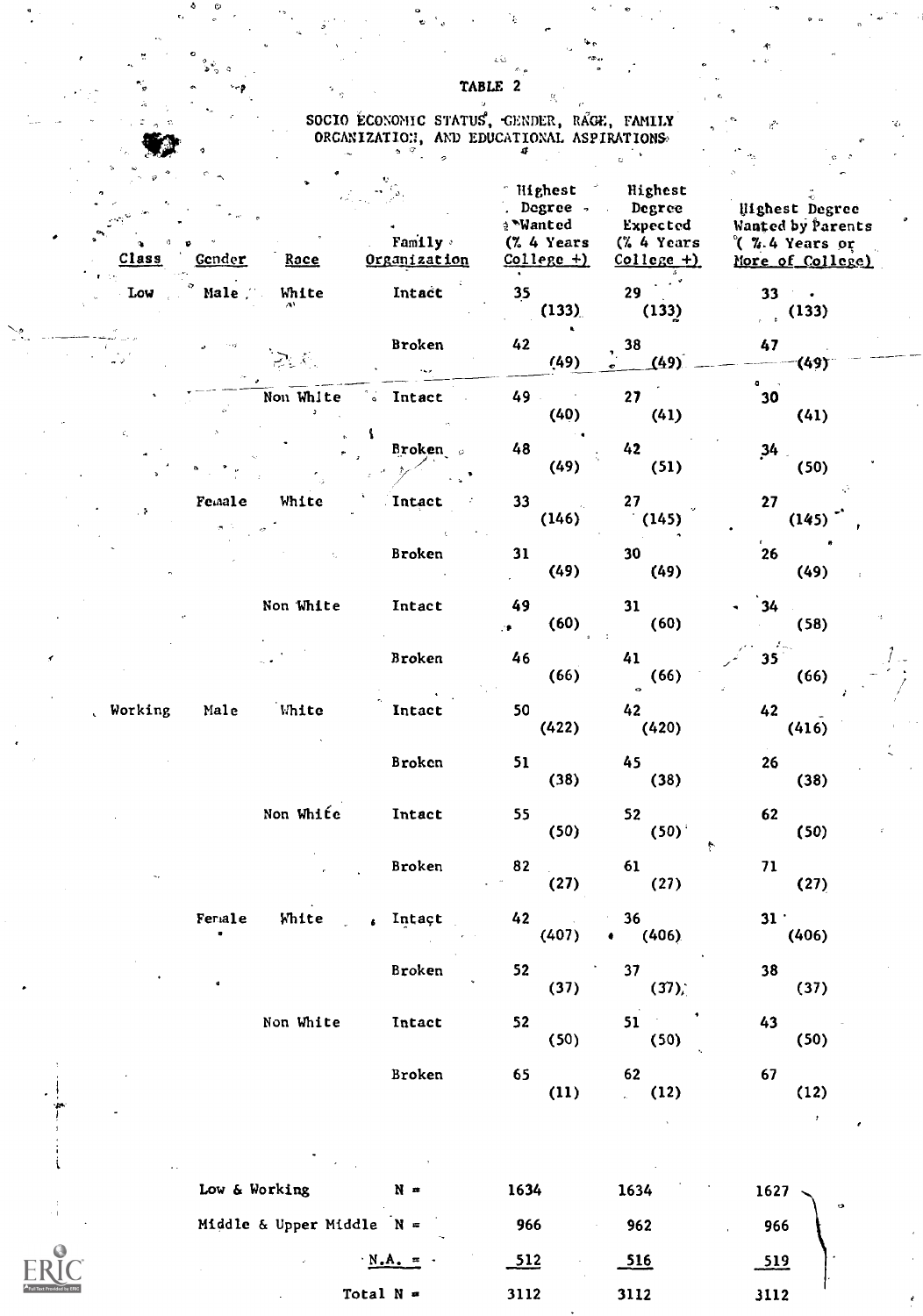TABLE-3

rt

 $\sum_{\lambda} \prod_{\text{full last Provides by EH}}$ 

SOCIO ECONOMIC STATUS, GENDER, RACE, FAMILY ORGANIZATION, AND EDUCATIONAL BEHAVIOR

|                               |               |                             |                        |                                | (% Above Average)                        |                                         |  |
|-------------------------------|---------------|-----------------------------|------------------------|--------------------------------|------------------------------------------|-----------------------------------------|--|
| <b>Class</b>                  | <b>Cender</b> | ø<br>Race                   | Family<br>Organization | R Doing<br>in School           | R's Friends<br>Doing in<br><b>School</b> | R's Parents Expect<br>& to Do in School |  |
| Low<br>o                      | Male          | White                       | Intact                 | 31<br>(146)                    | 31<br>(134)                              | 44<br>(134)                             |  |
|                               |               | $\bullet$                   | <b>Broken</b>          | 31<br>(54)                     | 34<br>(48)                               | $\sim 43$<br>(50)                       |  |
|                               |               | Non White                   | $\mathsf{S}$<br>Intact | ४ .<br>19 <sub>1</sub><br>(41) | 23<br>$\hat{H}$<br>(41)                  | 42<br>(39)                              |  |
|                               |               |                             | Broken                 | 24<br>(62)                     | 34<br>(47)                               | 56<br>(49)                              |  |
|                               | Female<br>- 6 | White,                      | Intact                 | 36<br>(152)                    | 37<br>(146)                              | 39<br>(145)                             |  |
|                               |               |                             | Broken                 | 35<br>(54)                     | 47<br>(49)                               | 45<br>(49)                              |  |
| $\mathbf{s} = \mathbf{r}_1 +$ |               | Non White                   | Intact                 | $22$ .<br>(68)                 | 21<br>(58)                               | 50<br>(58)                              |  |
|                               |               | $\tilde{\bm{r}}'$ .         | Broken                 | 32<br>(75)                     | 24<br>(66)                               | 36<br>(66)                              |  |
| Working                       | Male          | White                       | Intact                 | 39 <sup>27</sup><br>(446)      | 31<br>(418)                              | 58<br>(422)                             |  |
| ç,                            |               |                             | Broken                 | 38<br>(41)                     | 23<br>(38)                               | 39<br>(38)                              |  |
|                               |               | Non White                   | <b>Intact</b>          | 23<br>(51)                     | 16<br>(47)                               | 56<br>(48)                              |  |
|                               |               |                             | Broken                 | 15<br>(25)                     | 13<br>(25)                               | 35<br>(27)                              |  |
|                               | Female        | White                       | Intact                 | 47<br>(431)                    | 36<br>(407)                              | 49<br>(407)                             |  |
|                               |               | $\mathcal{C}$               | Broken                 | 48<br>(38)                     | 34<br>(37)                               | 59<br>(37)                              |  |
|                               |               | Non White                   | Intact                 | 25<br>(53)                     | 26<br>(49)                               | 54<br>(50)                              |  |
|                               |               |                             | Broken                 | 37<br>(15)                     | $\mathbf{11}$<br>(10)                    | 62<br>(12)                              |  |
|                               | Low & Working |                             | $N =$                  | 1752                           | 1620                                     | $\alpha$<br>1631                        |  |
|                               |               | Middle & Upper Middle $N =$ |                        | .1013                          | 966                                      | 964                                     |  |
|                               |               |                             | $N.A. =$               | 347                            | 526                                      | 517                                     |  |
|                               |               |                             | Total $N =$            | 3112                           | 3112                                     | 3112                                    |  |
|                               |               |                             |                        |                                |                                          |                                         |  |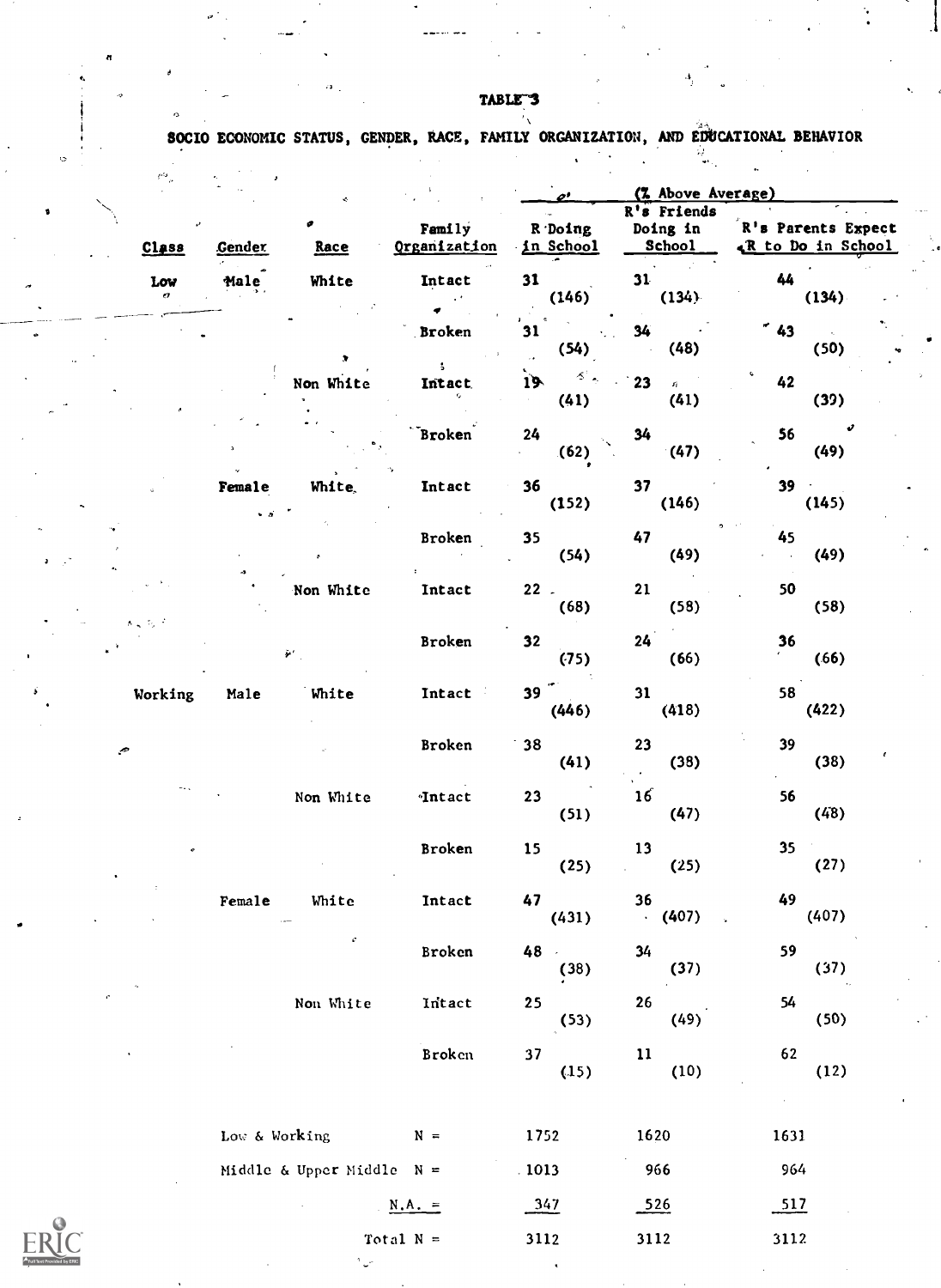|               |           |                             |                               | Class, Gender, Race and Family Interaction Measures |                              |                                        |
|---------------|-----------|-----------------------------|-------------------------------|-----------------------------------------------------|------------------------------|----------------------------------------|
| Class         | Gender    | Race                        | Parents<br>Explain<br>Reasons | Family<br>Rules<br>$\frac{7}{2}$                    | Family<br>Activity<br>% high | Believe-<br>Defend vs<br><b>School</b> |
| Low           | Male      | White                       | 46<br>(197)                   | $^{11}$ (187).                                      | 28<br>(200)                  | $67$ <sup>-1</sup><br>(192)            |
|               |           | Non White                   | 50.7<br>(107)                 | <b>T5</b><br>(93)                                   | .26<br>(105)                 | 52 <sub>2</sub><br>$(94)$ .            |
|               | Fema le   | White .                     | 42<br>(207)                   | (195)                                               | 24<br>(207)                  | 68<br>(201)                            |
|               |           | Non White                   | $47 -$<br>(143)               | 17<br>(137)                                         | 13<br>(141)                  | 55 <sup>7</sup><br>(127)               |
| Working       | $M = 1e2$ | White                       | 47<br>(492)                   | $-9$<br>(478)                                       | 32 <sub>1</sub><br>(487)     | 70<br>(463)                            |
|               |           | Non White                   | 53<br>(76)                    | 12 <sup>2</sup><br>(70)                             | $\frac{18}{1}$<br>(74)       | 75<br>(63)                             |
|               | Female    | White                       | 49<br>(468)                   | 7<br>(454)                                          | 71<br>(46.8)                 | 71<br>(442)                            |
|               |           | Non White                   | 44<br>(70)                    | 13<br>(66)                                          | 24<br>(63)                   | 55 <sub>2</sub><br>(62)                |
| Low & Working |           | $\cdot$ N =                 | 1760                          | 1680                                                | 1745                         | $-1544$                                |
|               |           | Middle & Upper Middle $N =$ | 1011                          | 970                                                 | 1005                         | 985                                    |
|               |           | $N.A. =$                    | $^{\circ}341$                 | 462                                                 | 362                          | 483                                    |
|               |           | Total $N =$                 | 3112                          | 3112                                                | 3112                         | 3112                                   |

# TABLE 4

 $\mathcal{A}^{\pm}$  .

Ý,

 $\int_{\mathbb{C}}$ 

 $ERIC$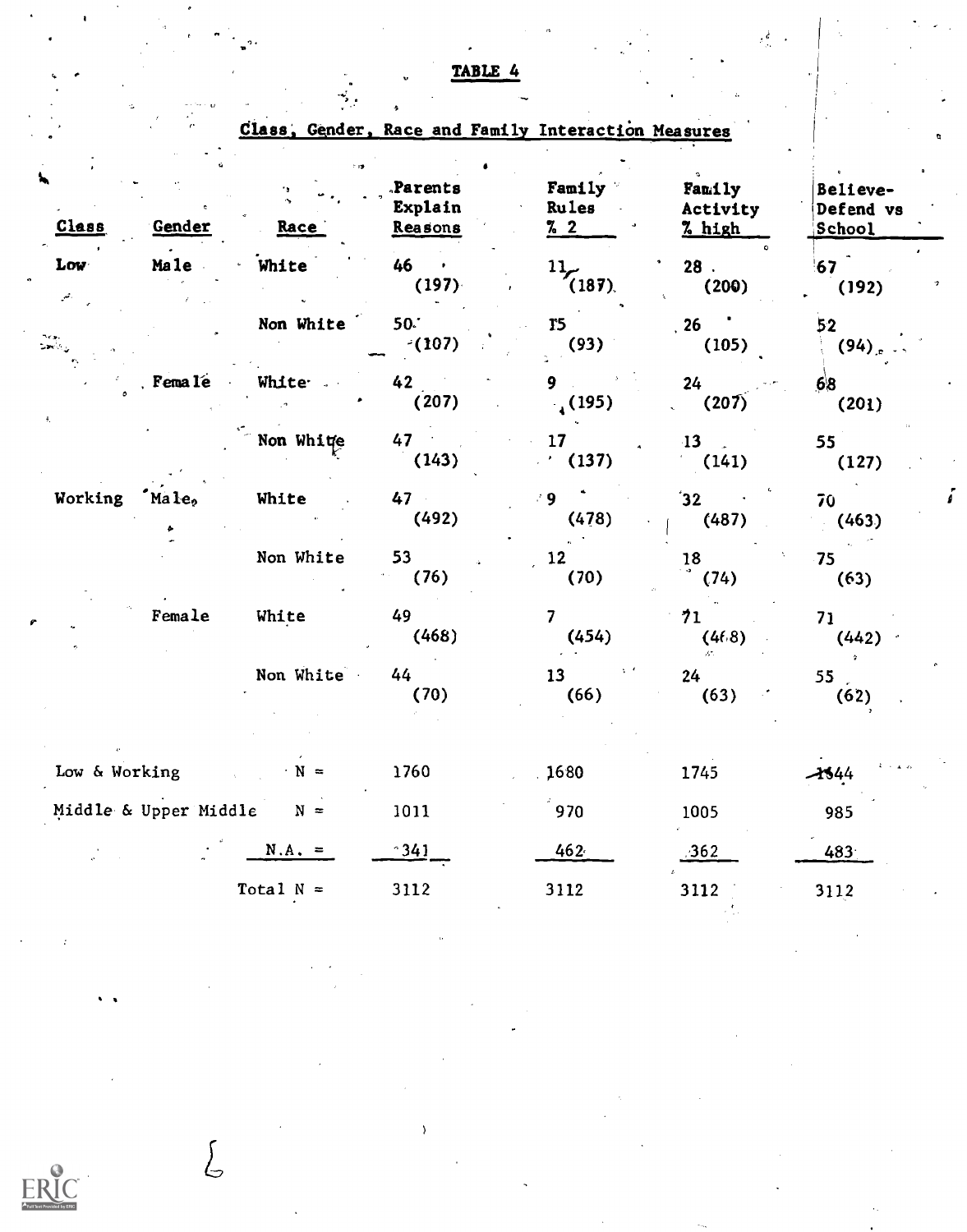|                                | Self<br>Satisfied<br>7. High | Competent<br>7 High     | <b>Emotional</b><br>Problems<br><b>Z</b> Ever |
|--------------------------------|------------------------------|-------------------------|-----------------------------------------------|
| Lower male white               | 45<br>(191)                  | 69<br>(190)             | 39<br>(151)                                   |
| Non white                      | 53<br>(99)                   | 29<br>(105)             | 37<br>(103)                                   |
| female white.                  | 44<br>(209)                  | .41<br>(207)            | 34<br>(208)                                   |
| Non white                      | 30<br>(139)<br>é.            | 33<br>(138)             | 32<br>(141)                                   |
| Working male white             | 49<br>(483)<br>ΥŻ.           | 42<br>(486)             | ن ڏ<br>(489)                                  |
| Non white<br>Ŋ.                | 50<br>(74)                   | .35<br>(74)             | $-24$<br>$\frac{1}{2}$<br>(72)                |
| female white                   | 46<br>(464)                  | 45<br>(462)             | 34<br>(468)                                   |
| Non white<br>$\lt$             | 48<br>(65)                   | 36 <sub>2</sub><br>(66) | 29.<br>(66)                                   |
| Low & Working<br>$N =$         | 1724                         | 1728                    | 1738                                          |
| Middle & Upper Middle<br>$N =$ | 1000                         | \$95                    | 1006                                          |
| $N.A. =$                       | 388                          | 389                     | 368                                           |
| $Total N =$                    | 3112                         | 3112.                   | 3112                                          |
|                                |                              |                         |                                               |

# TABI.E

Class, Gender, Race and Self Concept

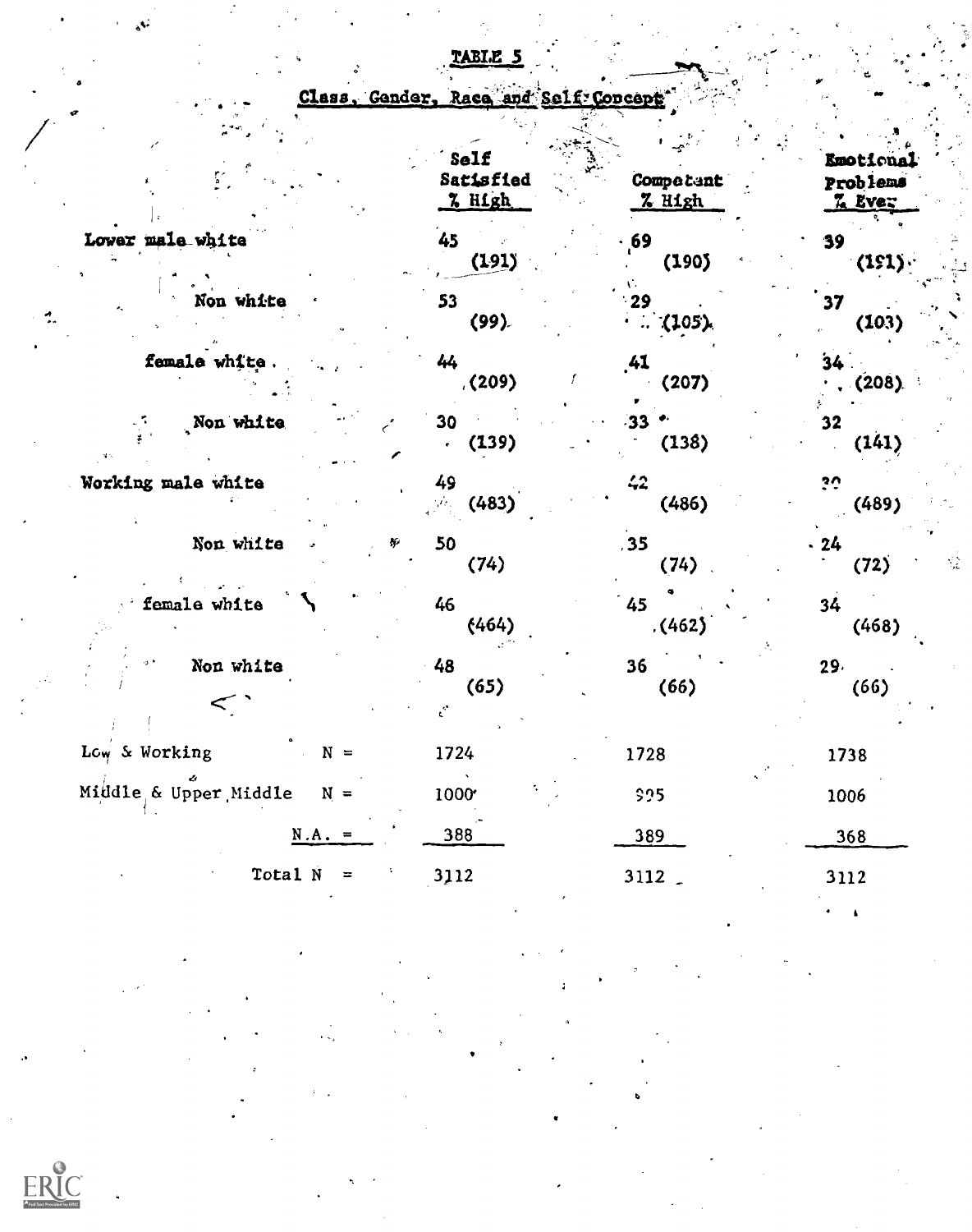TABLE 6

 $\mathbf{t} = \begin{bmatrix} \mathbf{t}^T & \mathbf{t}^T & \mathbf{t}^T & \mathbf{t}^T & \mathbf{t}^T & \mathbf{t}^T & \mathbf{t}^T & \mathbf{t}^T & \mathbf{t}^T & \mathbf{t}^T & \mathbf{t}^T & \mathbf{t}^T & \mathbf{t}^T & \mathbf{t}^T & \mathbf{t}^T & \mathbf{t}^T & \mathbf{t}^T & \mathbf{t}^T & \mathbf{t}^T & \mathbf{t}^T & \mathbf{t}^T & \mathbf{t}^T & \mathbf{t}^T &$ 

CLASS, GENDER, RACE AND GENDER ROLE EXPECTATIONS

4

|                       |                               |                | (7 Strong Agree and Agree)          |                                                |                                           |                        |                                 |  |
|-----------------------|-------------------------------|----------------|-------------------------------------|------------------------------------------------|-------------------------------------------|------------------------|---------------------------------|--|
| Class                 | Gender                        | Race           | <b>Spouses</b><br>Share<br>Duties   | Women<br>Want<br>i.<br>Voqealar<br><u>Care</u> | More<br>Opportunities<br>For Women        | Not Want<br>Moman Boss | Girls<br>Should Be<br>Agreeable |  |
| Low                   | Male                          | White          | 67<br>(197)                         | 86<br>(198)                                    | 52<br>(199)                               | 49<br>(197)            | 38<br>(197)                     |  |
|                       |                               | Non White - 73 | (106)                               | 74<br>(104)                                    | $\mathcal{L}(\mathcal{F})$<br>62<br>(104) | Ø.<br>48<br>(100)      | $\mathcal{L}$<br>48<br>(104)    |  |
|                       | Female                        | White          | 74<br>(205)                         | 82<br>(203)                                    | 58<br>(205)                               | 43<br>(201)            | 30<br>(205)                     |  |
|                       |                               | Non White 85   | (145)                               | 85<br>(145)                                    | $77 -$<br>(145)                           | 42<br>(139)            | 34<br>(145)                     |  |
|                       | M <sub>2</sub> 1 <sub>0</sub> | White          | $-72$<br>(487)                      | 84<br>(487)                                    | 52<br>(486)                               | 54<br>(402)            | 33 <sup>°</sup><br>(400)        |  |
|                       |                               | Non White      | 85<br>(78)                          | 73<br>(78)                                     | $75 \sim$<br>(78)                         | 37<br>(78)             | 40.<br>(78)                     |  |
|                       | Female                        | . White        | 80<br>(446)                         | 86<br>(465)                                    | 63<br>(466)                               | 40<br>(467)            | $23 -$<br>(463)                 |  |
|                       |                               | Non White      | 91<br>(65)                          | 90<br>(65)                                     | 83<br>(64)                                | 50<br>(60)             | 22 <sub>2</sub><br>(65)         |  |
| Low & Working         |                               | $N =$          | $\mathcal{Y}^{\mathcal{C}}$<br>1729 | 1745                                           | 1747                                      | 1727                   | 1745                            |  |
| Middle & Upper Middle |                               | $N =$          | 1030                                | 1010                                           | 1008                                      | 1008                   | 1010                            |  |
|                       |                               | $N.A. =$       | 353                                 | 357                                            | 357                                       | 377                    | 357                             |  |
|                       |                               | Total $N =$    | 3112                                | 3112                                           | 3112                                      | 3112                   | 3112                            |  |

OM.

 $\lambda^{\dagger}$ 

ERIC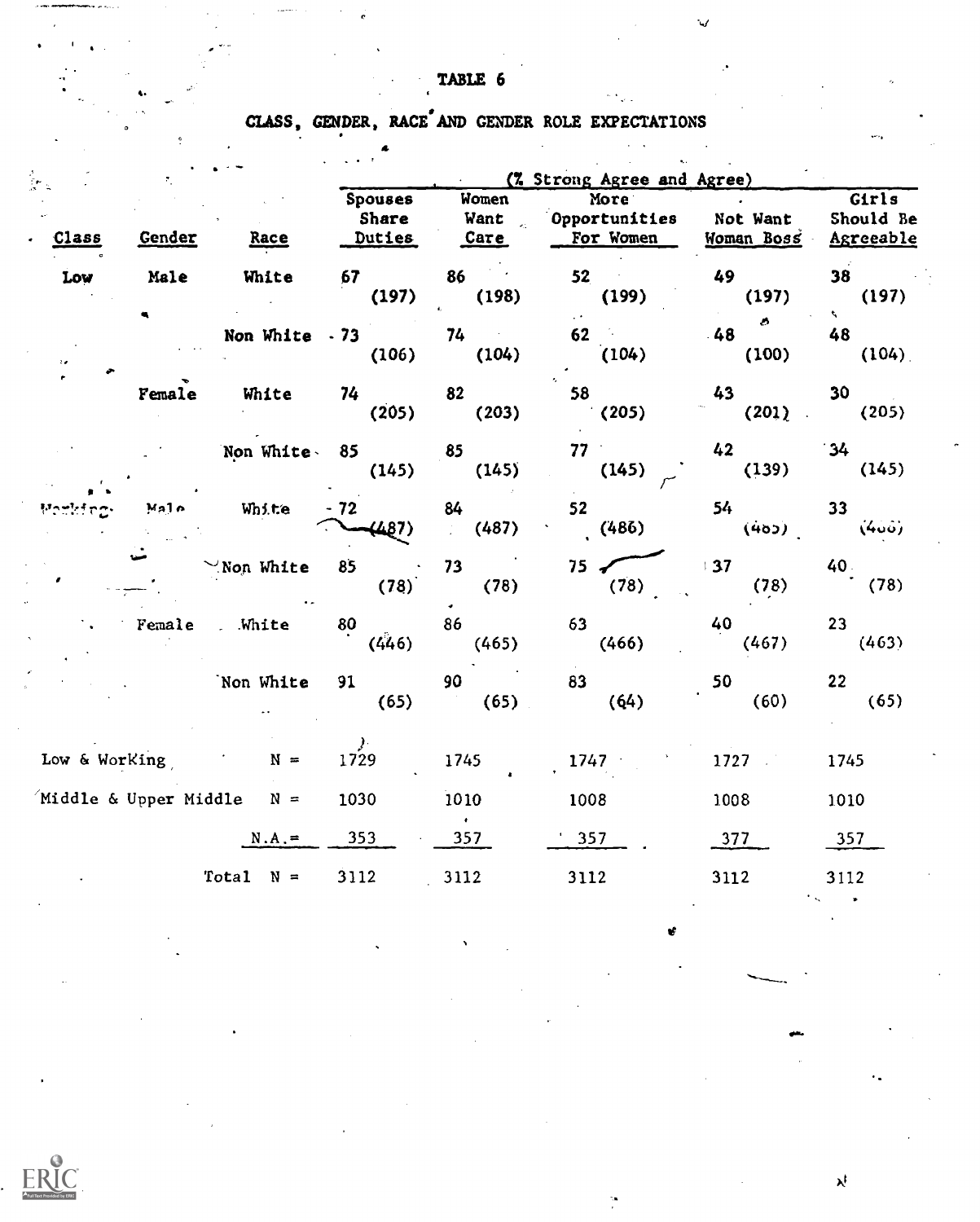#### Figure 1. - Index Construction

The SES Index was created on the basis of the head of the household's occupation and education scores were assigned as follows.:

1) Educational Attainment 2) Occupation manual, Farm/worker,<br>less than high school = 1 semi-skilled labor = 1 less than high school =  $1$ high school graduate = 2 Farmer, Foreman, or skilled labor = 2<br>Some college or more = 3 clerical, sales, office = 3 clerical, sales, office  $= 3$ managerial, professional or technical  $= 4$ 

These two scores were summed. 107. were unemployed and not included in the sum. The final SES index defines catergories as follows:

Low  $=$  unemployed plus sum of 2 working  $=$  sum of 3 or 4 middle  $=$  sum of 5 or 6 upper middle  $=$  sum of 7

- B. The Delinquency indices are the result of a factor analysis of 36 self reported delinquency items. Clear factors representing theft and violence emerged and in addition we created a drug use typology, and an index of normal deviance. The theft and violence factors form Guttman Scales. These measures, together with the meaning of the categories we present in this paper are shown below.
	- 1. Theft
		- a) deliberately damaged property
			- b) taken little things
			- c) stolen from a store
		- d)- taken \$20
		- e) kept or used stolen goods
		- f) breaking and entering

The category of the summated index shown in this paper is defined by ever having engaged in 3 or more of these activities.

- 2. Violence
	- a) had fist fight
	- b) been in gang fight
	- c) carried a weapon
	- d) used a weapon
	- e) strong armed robbery

The category shown in this paper is defined by ever having done 3 or more of these activities.

- 3. Normal Deviance
	- a) Cheated on an exam
	- b) skipped school
	- c) drank without permission
	- d) bought liquor
	- e) got drunk

The category shown in this paper is defined by ever having done any of these activities.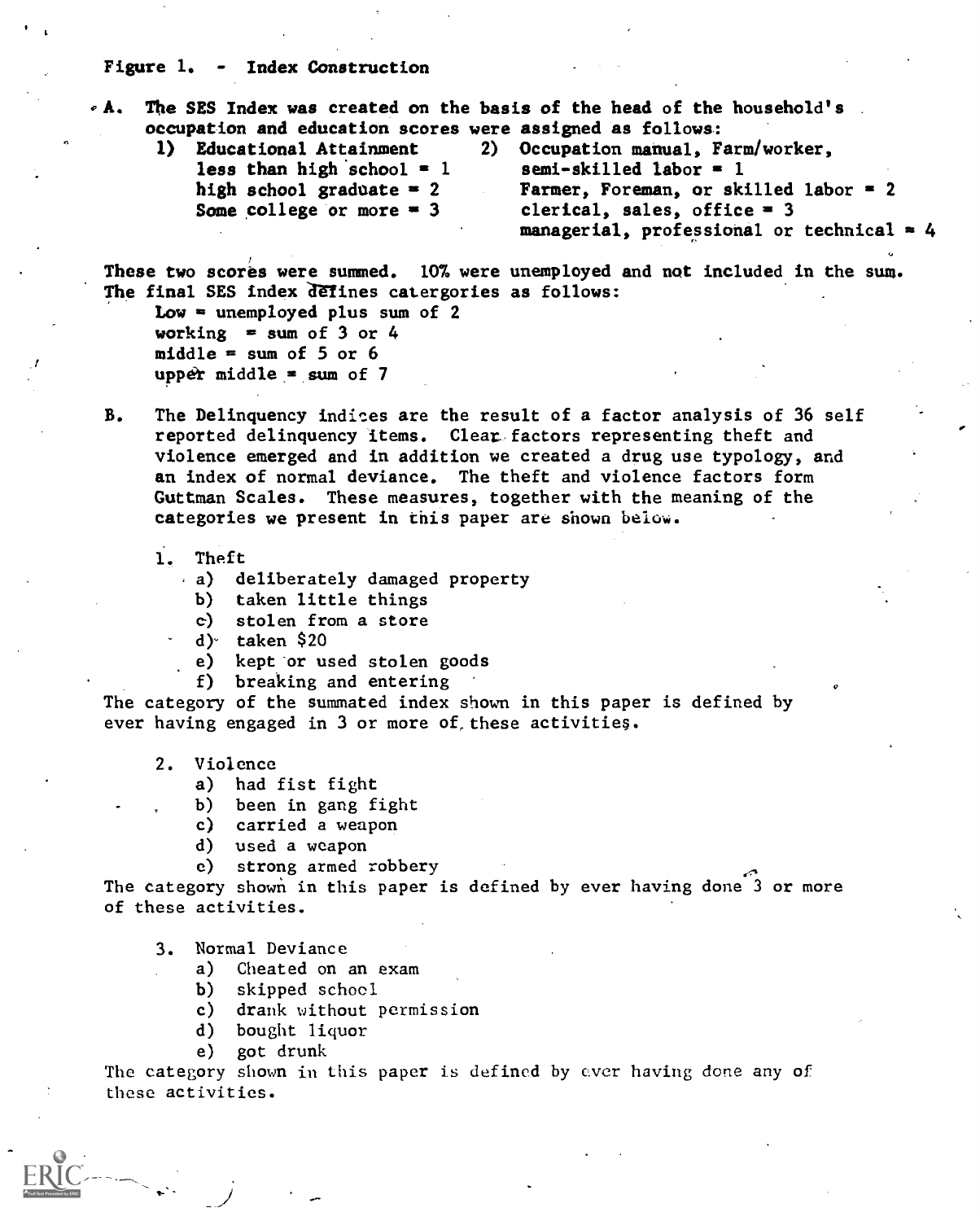4. Drugs: Use of

 $\bullet_\star$ 

a) marijuana

 $\bar{z}$ 

- b) LSD
- c) herion
- d) downers

 $\mathbb{R}^2$ 

a) speed

f) if never use marijuana " do you think you might try it someday?" The category shown in th. table reflects only those who have used more than once or twice or any of the other drugs listed.



 $\mathbf{C}_{\mathbf{u}}$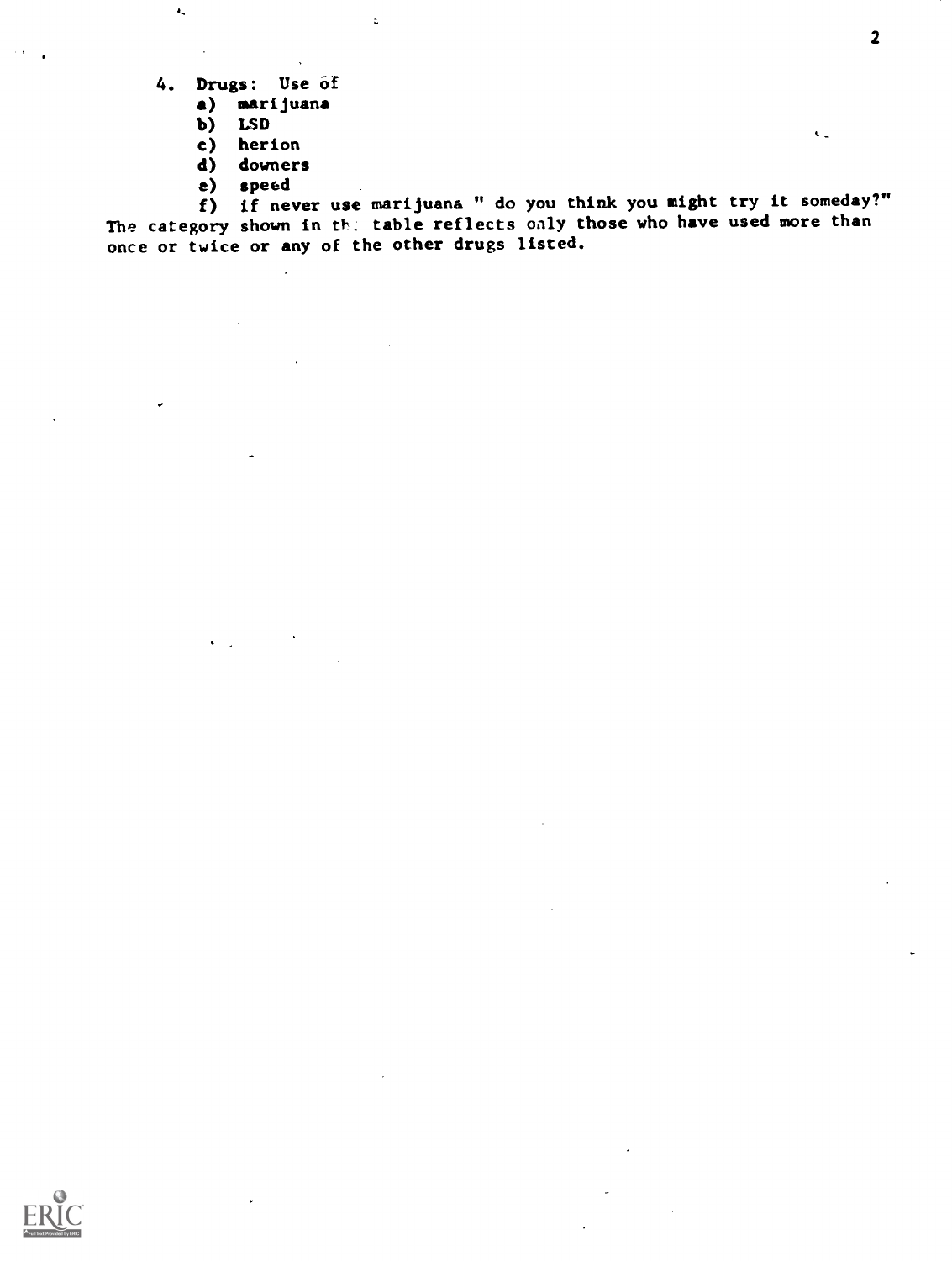## Figure 2. Typology Construction

1. Parents explain reasons: When your parents insist that you do something, do they explain the reason? 2. Parents criticize: How often do your parents criticize you or put you down? 3. Family rules: Extent of rules in home. Concerning: household chores, weekend curfews, weeknight curfews, homework, approving friends, wearing hair, dressing, cars, whereabouts. (Low=less than three). 4. Family activities: Frequency and extent of engagement in the following activities with parents (summed): going to movies, shopping, visiting sports events, and playing games, 5. Believe and Defend re School: If you were accused of doing something wrong at school, but you denied it, A. Would your parents believe your side of the story? B. Would your parents fo to school to defend you? Note: "High" = agreement with both  $\underline{A}$  and  $\underline{B}$ . ab 6. Believe and Defend re Police: If you were accused of doing something wrong by the police, but you denied it . . . . A and B ai in #5. 7'. Father Affect: Responses to these items were summed in the direction of agreement a) Can you talk freely to your father about personal feelings? b) How do you get along with yout father? c) My father understands me as I really am. 8. Father Modeling: I would like to grow up to be the kind of person my father is: 9. Mother Affect: Analogus to #7 10. Mother Modeling: Analogous to #8 11. Self Satisfaction: a. I really enjoy life. (Reflected) b. I feel tense most of the time. c. I am afraid someone is going to make fun of me. d. There are many things about myself I'd like to change. Note: "High" refers to a low summated score over the four items.

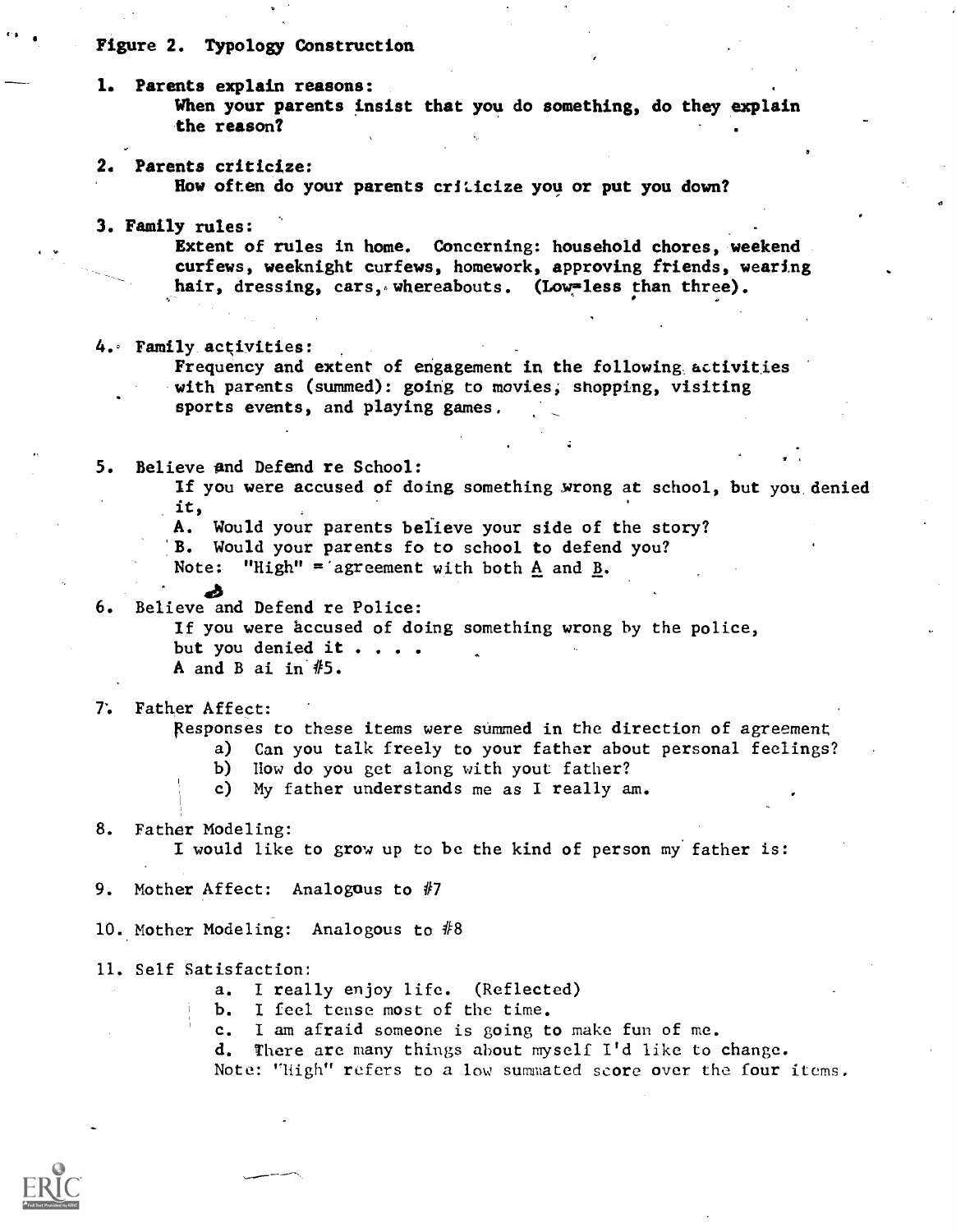## 12. Competents:

- a. I find lift an endless series of problem with no solutfons in sight.
- b. I sometimes feel that I just cann"t learn.
- c. Everytime I try to get ahead, something stopec me.
- d. People like me don't have much of a chance to be successful in life.

Note: "High" refers to a low summated score over the four items.

13. Emotional Problems:

Have you ever had an emotional problem for which you needed help?

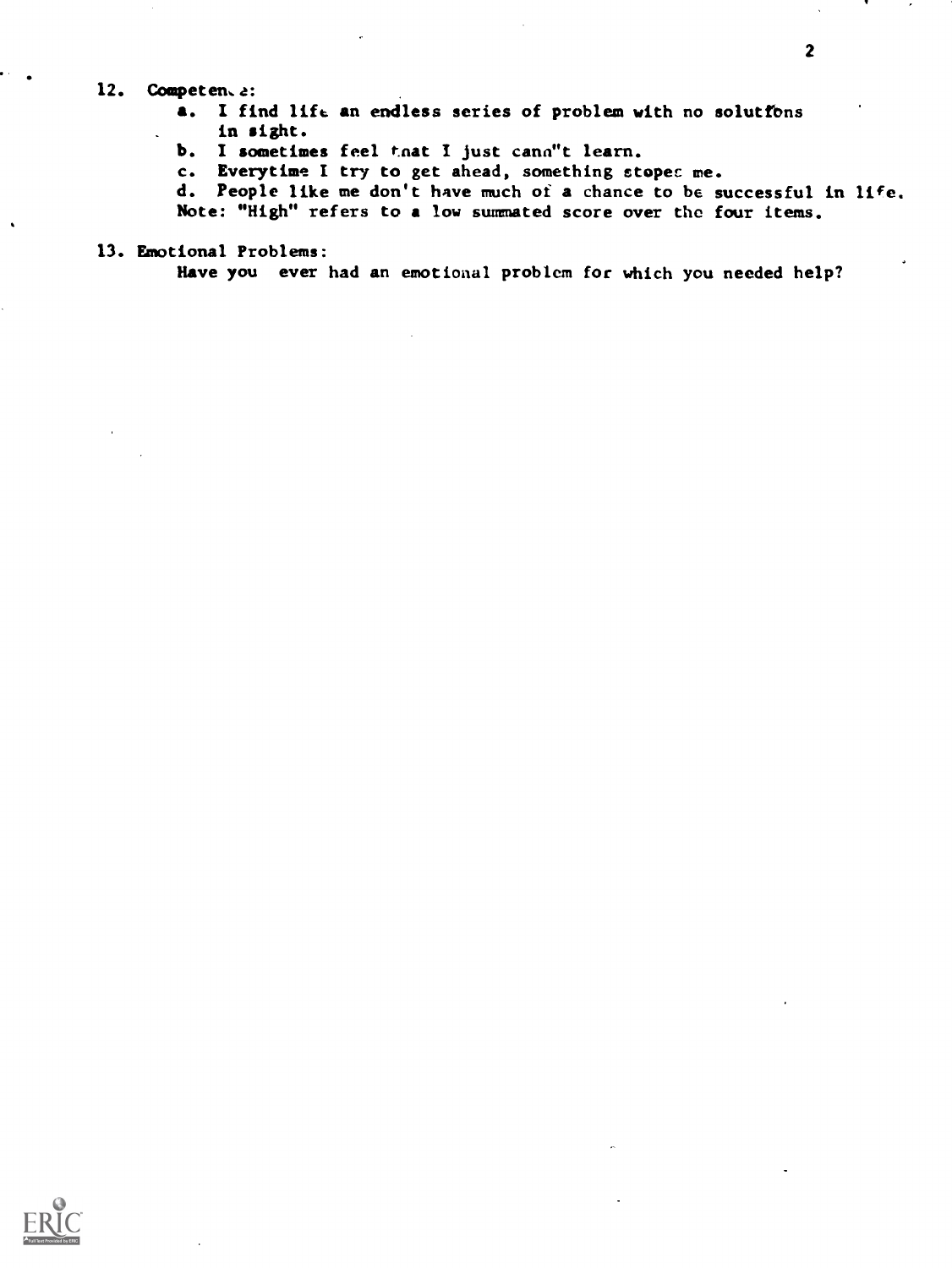## 'footnotes for Moynihan Paper

- 1. Office of Policy Planning and Research, U.S. Department of Labor. The Negro Family: $r$ The Case for National Action. Washington D.C., U.S. Government Printing Office, 1965. Popularly known as The Moynihan Report, hereafter referenced a Moynihan.
- 2. Rainwater, Lee, and William C. Yancey. The Moynihan Report and the Politics of Controversy. Cambridget Mass., The MIT Press, 1967
- 3. National Commission on Marihuana-and Drug Abuse,'Marihuana: a signal of Misunderstanding. Washington, D.C.; 1972. and Commission on Population Growth and the American Future, Final Report and Research Papers Washington, D.C.; U.S. Government Printing Office 1972-1973.
- 4. Moynihan, Op. Cit. P. 30.
- 5. As, for example, in the policy of "benign neglect."
- 6. Travis Hirschi. The Causes of Delinquency. Berkeley, University of California Press, 1962.
- 7. Moynihan, Op. Cit. P. 6.
- 8. Christopher Jencks et al. Inequality: A Reassessment of the effect of family and School in America. New York, Basic Books, 1972

ar

- 9. Melvin Kohn. Class and Conformity. Homewood, Illinois. The Dorsey Press. 1969.
- 10.Edward C. Banfield. The Unheavenly City. Boston, Little Brown, 1968.